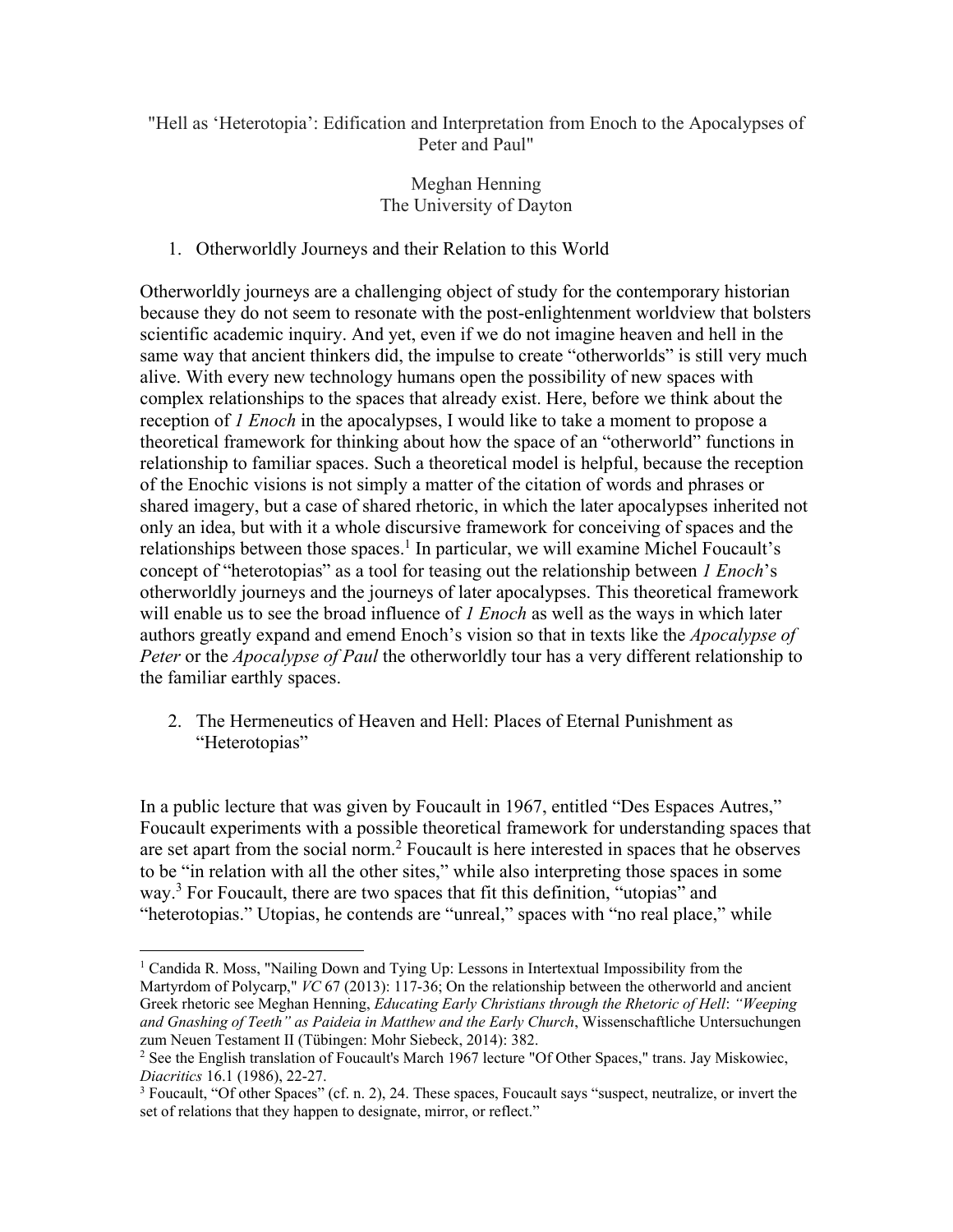heterotopias are a "simultaneously mythic and real contestation of the space in which we live." Since Foucault is working primarily with modern history, he might have placed the otherworld into the category of "utopia," arguing that these spaces are simply imaginary. However, for the ancient audiences of the apocalyptic texts these spaces were very much connected with reality, and thus fit Foucault's definition of heterotopia as a space that is both mythic and real, calling into question lived spaces.<sup>4</sup> Foucault gives the example of the "quasi-eternity" of the cemetery, a heterotopia which spans past and present, but also functions distinctively in different eras of history. Foucault contends that societies are able to make an existing heterotopia function very differently over time,<sup>5</sup> and are often linked to "slices of time" so that they are both dependent upon and outside of the flow of time.<sup>6</sup> Like the cemetery, the ancient conceptions of the otherworldly journey play with the flow of time, depicting a seer in the "present" touring an eternal space. In addition to having a flexible relationship with time, Foucault's heterotopias are also able to juxtapose "in a single real place several spaces, several sites that are themselves incompatible." This function of the heterotopia is observable in the theater, or the garden, in which elements that are totally foreign to one another and from all over the world can be brought together in a single rectangular space.<sup>7</sup> As we will see below, the otherworld certainly shares this capacity, drawing together saints and sinners from all walks of life and eras, and sometimes even drawing upon the imagery of the garden as a "happy universalizing heterotopia."

Finally, of particular interest for our investigation is Foucault's understanding of how heterotopias relate to other spaces, describing a movement between the two poles he establishes:

The last trait of heterotopias is that they have a function in relation to all the space that remains. This function unfolds between two extreme poles. Either their role is to create a space of illusion that exposes every real space, all the sites inside of which human life is partitioned, as still more illusory (perhaps that is the role that was played by those famous brothels of which we are now deprived). Or else, on

<sup>4</sup> On a superficial level one could see overlap here between Foucault and Henri Lefebvre's concept of lived space and its relationship to conceived space and perceived space. In substance, however, Foucault's discussion of heterotopias is, like the rest of his thinking, anti-dialectical, and resists phenomenology, whereas Lefebvre's epistemology of space is built upon the dialectics of Hegel and Nietzsche. For a thorough theoretical discussion of spatial theory and its application to Biblical texts, see Christl Maier, *Daughter Zion, Mother Zion: Gender, Space, and the Sacred in Ancient Israel* (Minneapolis: Fortress, 2008).

<sup>&</sup>lt;sup>5</sup> The cemetery, as Foucault notes, began to function differently when the belief in the resurrection of the body begins to subside, developing a stronger "cult of the dead." Here, he reads history qualitatively, as in his other archeological works, identifying epistemes, or historical periods with unique grids of knowledge that enable people to understand experience in a consistent way.

<sup>6</sup> Among others Foucault gives the example of the contemporary library as representative of an "indefinitely accumulating time," "in which time never stops building up and topping its own summit, whereas in the seventeenth century…museums and libraries were the expression of individual choice." Foucault, "Of Other Spaces," 26.

<sup>&</sup>lt;sup>7</sup> "The garden is the smallest parcel of the world and then it is the totality of the world. The garden has been a sort of happy, universalizing heterotopia since the beginnings of antiquity (our modern zoological gardens spring from that source)." Foucault, "Of Other Spaces," 26.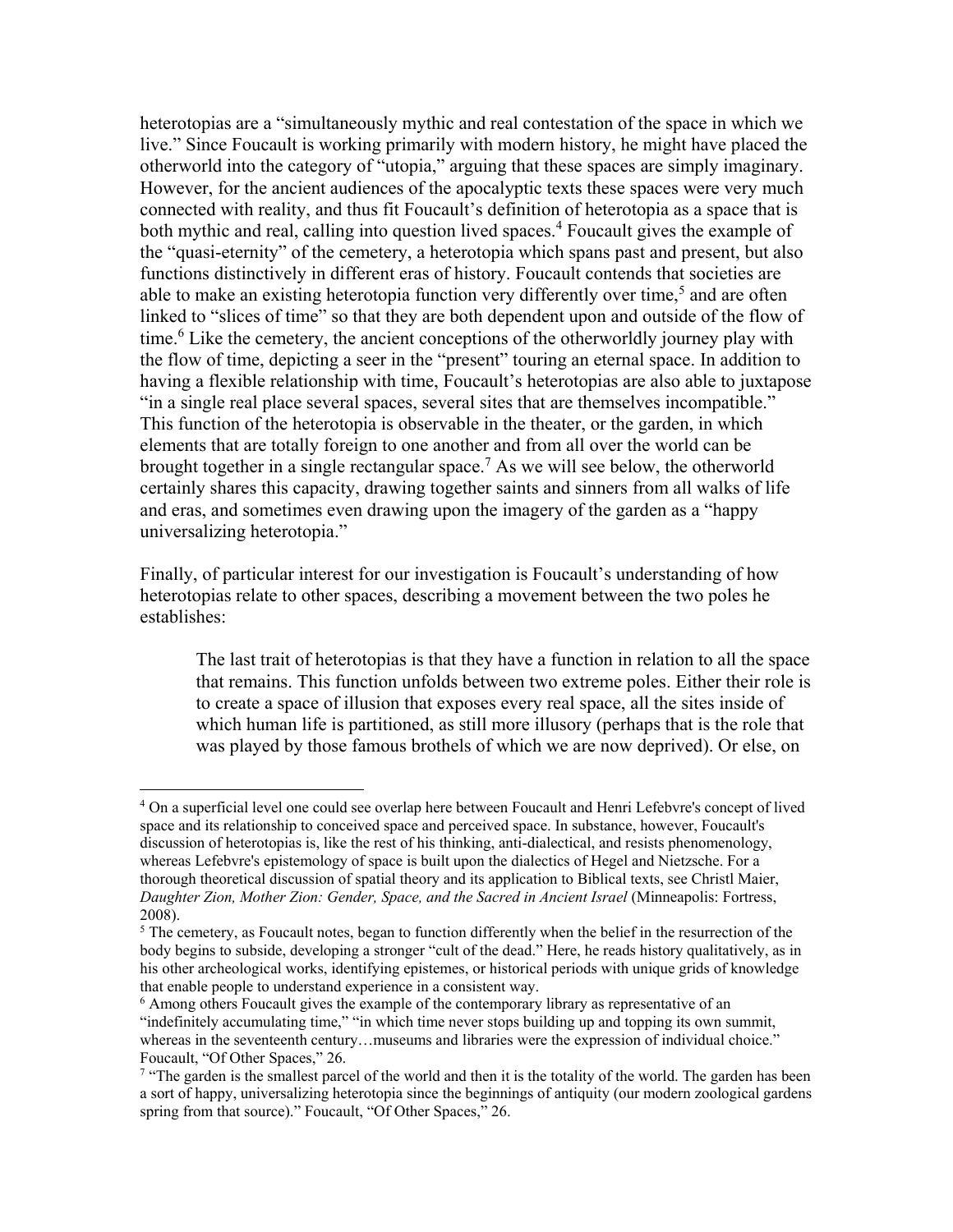the contrary, their role is to create a space that is other, another real space, as perfect, as meticulous, as well arranged as ours is messy, ill constructed and jumbled.

Somewhere between illusion and "compensation" heterotopias can operate on the continuum between a spatial critique of other spaces or a well-ordered alternative. As we will see below, the Jewish and early Christian depictions of the otherworld traverse this axis, beginning with *1 Enoch* and then interpreting Enoch's vision in ways that expand and revise the relationship between lived space and heterotopia that Enoch's journey proposes.

## 3. *1 Enoch*, Otherworldly Journeys, and Authority

l

The apocalypses that deal with journeys to the netherworld have been categorized by scholars as "tours of hell"<sup>8</sup> or "descents to hell,"<sup>9</sup> emphasizing the journey itself as one of the distinctive features of the text.<sup>10</sup> The ascents to heaven also take the form of a journey, but do not neatly fit into a single generic category of "tour" the way that trips to hell do.<sup>11</sup> These journeys belong to a larger sub-genre of apocalyptic literature known as

 $10$  Scholars have interpreted the rhetorical function of the geographic tours by drawing upon different ancient parallels. Martha Himmelfarb (*Tours of Hell,* 45-60) has argued that the "demonstrative explanations" are the most striking feature of the tours, which reflect the "pesher style exegesis" of other ancient Jewish literature. More recently, scholars have returned to and nuanced Albrecht Dieterich's proposal that the "tours of hell" borrowed extensively from the *nekyia*. Albrecht Dieterich, *Nekyia: Beiträge zur Erklärung der neuentdeckten Petrusapokalyse* (1893, 1913; repr., Stuttgart: B.G. Teubner, 1969), 217–24, argues that the *Apocalypse of Peter* was strongly influenced by the "Orphic-Pythagorean" tradition of the *nekyia*, and that the parallels between *1 Enoch* and the *Apocalypse of Peter* can be explained through the influence of the Essenes who were interested in Orphic-Pythagoreanism. Jan Bremmer, "Tours of Hell: Greek, Roman, Jewish and Early Christian," in *Topographie des Jenseits: Studien zur Geschichte des Todes in Kaiserzeit und Spätantike* (ed. Walter Ameling; Stuttgart: Franz Steiner, 2011), 13–34, moderates between Dieterich and Himmelfarb, critiquing Dieterich's understanding of "Orphism" but acknowledging that there was an exchange of ideas about hell occurring in the Hellenistic period, citing parallels between *1 Enoch* and Virgil's *Aeneid* as evidence of this exchange. For more recent attempts to revisit this thesis see, Thomas F. Glasson, *Greek Influence in Jewish Eschatology; with Special Reference to the Apocalypses and Pseudepigraphs.* (London: SPCK, 1961), 8–26; Harold W. Attridge, "Greek and Latin Apocalypses," *Semeia*, no. 14 (1979): 166–67; James C. VanderKam, *Enoch and the Growth of an Apocalyptic Tradition* (Washington, D.C.: Catholic Biblical Association of America, 1984), 136, n.94, 137–38, n.100; Bautch, *A Study of the Geography of 1 Enoch 17–19*, 29–30; George W. E. Nickelsburg, *Jewish Literature Between the Bible and the Mishnah: A Historical and Literary Introduction* (2d ed.; Minneapolis: Fortress, 2005), 54–55.

 $<sup>11</sup>$  For a discussion of the different sub-types of heavenly ascent see Jan N. Bremmer, "Descents to Hell and</sup> Ascents to Heaven, " in John J. Collins ed., *Oxford Handbook of Apocalyptic Literature*, (Oxford: Oxford University Press, 2014) 340-57; and Adela Yarbro Collins, "Traveling Up and Away: Journeys to the Upper and Outer Regions of the World," in David E. Aune and Frederick E. Brenk, eds., *Greco-Roman Culture and the New Testament: Studies Commemorating the Centennial of the Pontifical Biblical Institute* (Supplements to Novum Testamentum 143; Leiden: Brill, 2012) 135-166. As Collins, 135, asserts, the "ascents" are a theme in antiquity and late antiquity and not a genre or sub-genre, since writings of several different kinds can include an ascent.

<sup>8</sup> Martha Himmelfarb, *Tours of Hell: An Apocalyptic Form in Jewish and Christian Literature* (Philadelphia: University of Pennsylvania Press, 1983), 41–66.

<sup>9</sup> Richard Bauckham, "Descents to the Underworld," in R. Bauckham, ed., *The Fate of the Dead: Studies on the Jewish and Christian Apocalypses* (Leiden: Brill, 1998), 9–49.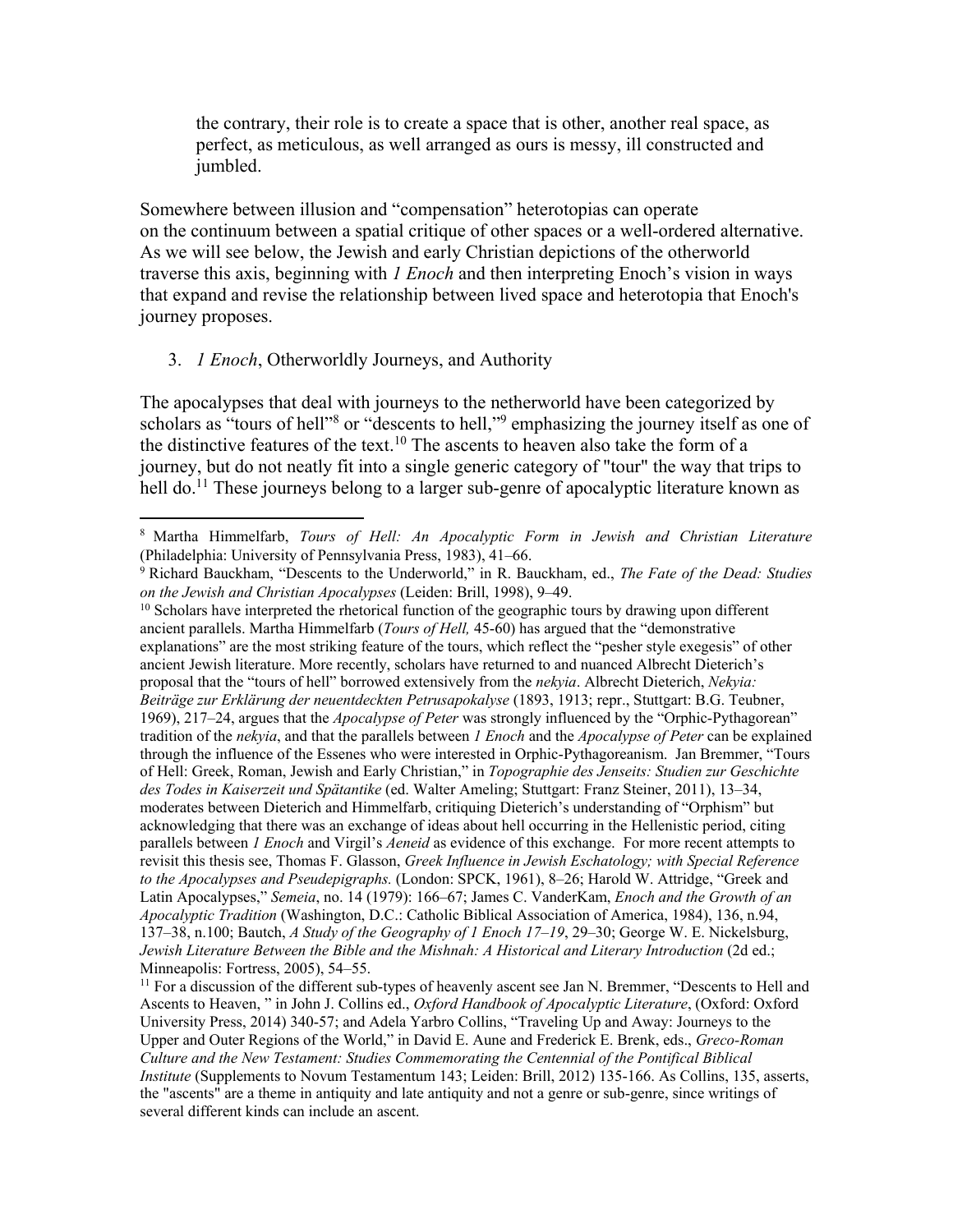the "other worldly journeys," which offer tours of a variety of otherworldly spaces including, but not limited to, the places of the dead.<sup>12</sup> The earliest extant instances of Jewish apocalyptic tours of the places of the dead are in *1 Enoch*. <sup>13</sup> The Book of the Watchers (*1 Enoch* 1–36) was likely written in the 3<sup>rd</sup> century B.C.E.<sup>14</sup> This section of *1 Enoch* is preserved in Greek, and Ethiopic, and fragments of the Aramaic are available in the DSS.<sup>15</sup> The opening scenes of the Book of the Watchers depict God's judgment of all of creation, setting the remainder of the work in the context of "cosmic judgment" (*1 En.* 1–5).<sup>16</sup> In the story of the fall of the angels (*1 En.* 6–16), Enoch is elevated to heaven so that he may witness the scene of Divine judgment (*1 En.* 14–16). Apart from his "ascent" to heaven, the remainder of Enoch's journey is "horizontal," as various angels take him on a tour to places of judgment, reward, and punishment  $(I En. 17-36).$ <sup>17</sup>

For the study of the otherworld, Enoch's otherworldly journey (*1 Enoch* 17–36), marks an important shift, both conceptually and rhetorically. Conceptually, Enoch's cosmic tour represents a transition between diverse notions of the abode of the dead in the Hebrew Bible and the stronger focus on judgment, punishment, and differentiated fates within Second Temple Judaism. The influence of these distinctive concepts of the otherworld can be seen in the reception of *1 Enoch* in early Christian texts that are now deemed "canonical."<sup>18</sup> In terms of the rhetoric of heaven and hell, Enoch's journey signifies the first time in (extant) Judeo-Christian literature in which the language of a "tour" is used

<sup>&</sup>lt;sup>12</sup> See John J. Collins, "The Jewish Apocalypses," *Semeia*, no. 14 (1979): 21–59, for a discussion of this sub-category of the Jewish apocalypses, and its distinctive features in relationship to other types of apocalypses. Although the heavenly journeys do not constitute a genre, they will be discussed here along with descents to hell in the apocalypses, where they share the form of otherworldly journey.

<sup>&</sup>lt;sup>13</sup> See Himmelfarb, *Tours of Hell*, 50–56.

<sup>14</sup> George W.E. Nickelsburg, *1 Enoch: A Commentary on the Book of 1 Enoch* (Minneapolis: Fortress, 2001), 7, suggests that the earliest traditions in *1 En.* 1–36 may pre-date the Hellenistic period (as early as the fourth century B.C.E.), while the entire Book of the Watchers was completed by the middle of the third century B.C.E. As R.H. Charles, "1Enoch," in *The Apocrypha and Pseudepigrapha of the Old Testament in English, with Introductions and Critical and Explanatory Notes to the Several Books* (ed. R.H. Charles; Oxford: Clarendon Press, 1913), 2:170–71, notes, *1 En.* 83–110 seem to be familiar with *1 En.* 6–36, so those chapters must have been written prior to 161 B.C.E. Likewise, the Book of the Watchers does not make reference to the Antiochene persecution, and is written in Aramaic, suggesting a date before the Maccabean revolt. Once the Aramaic fragments of the text (4QEn) were discovered at Qumran and dated to the first half of the second century B.C.E. based upon paleographic data, a third century date seemed plausible, since, as Michael E. Stone notes, the original text may be even earlier than these fragments. See Michael E. Stone, "The Book of Enoch and Judaism in the Third Century B.C.E.," *CBQ* 40 (1978): 484.

<sup>15</sup> See Michael A. Knibb and Edward Ullendorff, *The Ethiopic Book of Enoch: A New Edition in the Light of the Aramaic Dead Sea fragments* (2 vols.; Oxford: Oxford University Press, 1978), 2:37–46, who argues that while Ethiopic translators may have had access to an Aramaic version, the Ethiopic manuscripts are largely based upon the Greek text. Thus, on the whole, the Greek MS is closer to the original Aramaic. <sup>16</sup> John J. Collins, "The Jewish Apocalypses," 37.

<sup>17</sup> See also the "Similitudes of Enoch" (*1 Enoch* 37-71), in which Enoch is taken up to heaven in a whirlwind and sees the resting place of the righteous, the righteous angels, and the Chosen One.

<sup>18</sup> Although Jude 14-15 is the only direct citation of *1 Enoch*, there are several strong allusions to *1 Enoch* in the NT. Of particular interest with respect to the study of the otherworld is the influence of *1 Enoch*'s flood typology and scenes of final judgment and eternal fire. See Matt 25:31-46 cf. *1 En*. 62-63; Rev 20:1-4 cf. *1 En*.10:11-13; 1Pet 3:18-22 cf. *1 En.* 3:19-20; 10:21; 2 Pet. 2:4-5 cf. *1 En.* 10:11-13.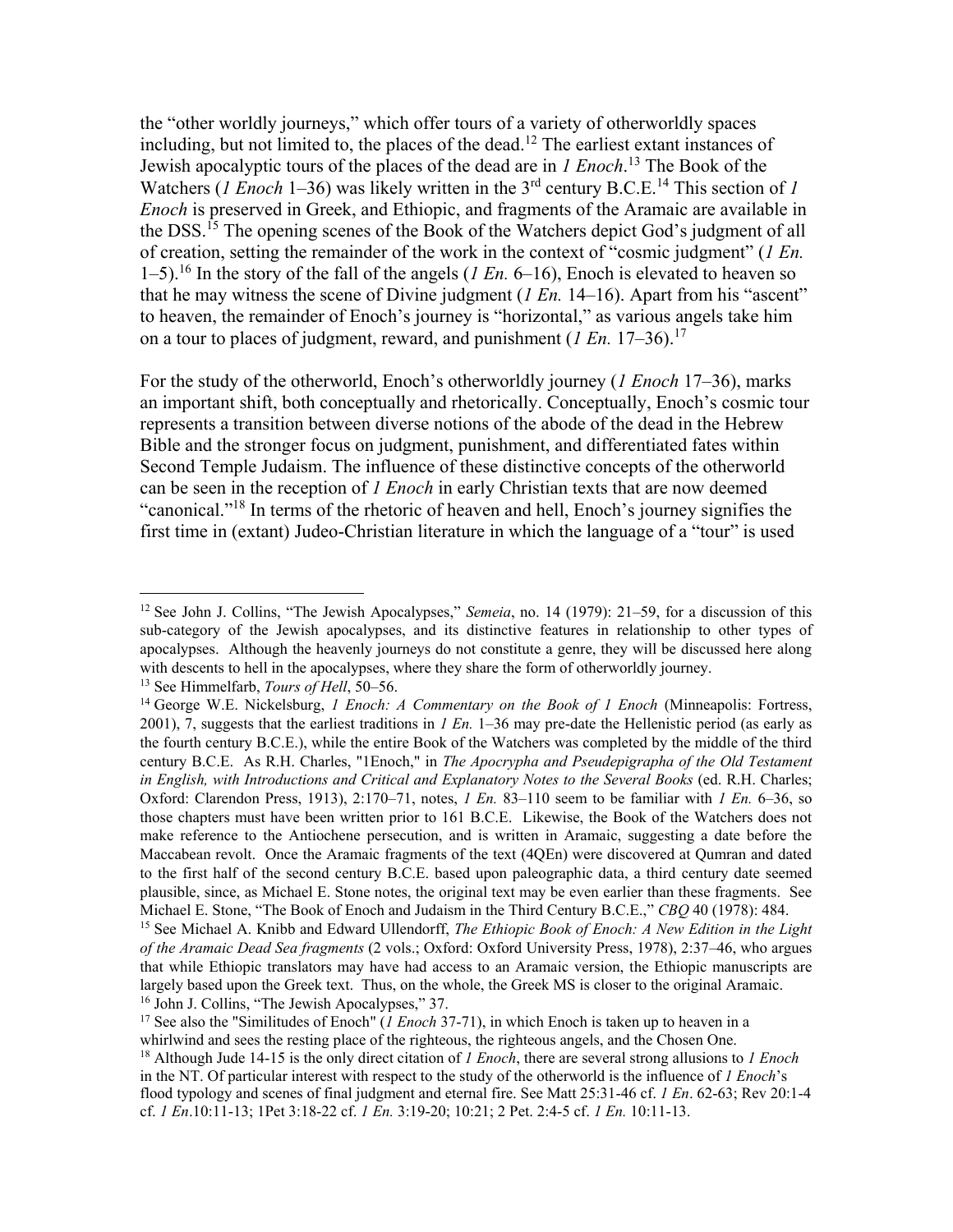to present the details of other-worldly spaces.<sup>19</sup> In particular, the journey of *1 Enoch* is framed by a tour guide that directs the seer's gaze, directional markers that create a topographical picture or "mental map,"<sup>20</sup> and vivid imagery that enables readers of the text to have an emotionally moving, eye witness experience of the spaces that are described.<sup>21</sup> Fusing the form of the "tour," with imagery like Gehenna and the day of judgment, *1 Enoch* represents a Jewish apocalyptic "otherworld" that draws upon Greek journeys to Hades and heaven, but also introduces distinctive motifs.<sup>22</sup>

### 3.1 Image and Illusion: *1 Enoch*'s Heterotopias and "Real Space"

*1 Enoch* and those that followed its model used the familiar rhetorical form of the journey to connect the spaces of the otherworld to those of the inhabited world. While the readings and re-readings of the Enochic otherworlds change over time, the features of the journey and the visual rhetoric remain constant. Although the narration of the tour "sometimes obfuscates the spatial relationship between the locales,"<sup>23</sup> several scholars have tried to sketch a map of Enoch's journeys in the Book of the Watchers.<sup>24</sup> In her own

l  $19$  In this regard, the Book of the Watchers represents an apocalyptic worldview that is itself influenced by the Hellenistic culture it seeks to engage. Despite scholarly attempts to root Enoch's tours of the otherworld in the world of the Hebrew Bible, the format of the tour and its rhetoric are strongly influenced by its Greek counterparts. For discussions of this Hellenistic influence on this sub-genre, see Richard Bauckham, "The Apocalypse of Peter: A Jewish Christian Apocalypse from the Time of Bar Kokhba," in R. Bauckham, ed., *The Fate of the Dead: Studies in Jewish and Christian Apocalypses* (Leiden Brill, 1998), 207; Jan N. Bremmer, "Tours of Hell: Greek, Roman, Jewish and Early Christian," in *Topographie des Jenseits: Studien zur Geschichte des Todes in Kaiserzeit und Spätantike* (ed. Walter Ameling; Stuttgart: Franz Steiner, 2011), 13–34. As Kelley Coblentz Bautch, *A Study of the Geography of 1 Enoch 17–19: "No One Has Seen What I Have Seen"* (Leiden: Brill, 2003), 287, concludes "the author of *1 Enoch* 17–19 was not only knowledgeable of mythic traditions from classical Greece, but was scarcely reticent in employing Greek *topoi*."

<sup>20</sup> Bautch, *A Study of the Geography of 1 Enoch 17–19*, 7.

<sup>21</sup> Adela Yarbro Collins, "The Apocalyptic Ekphrasis," in *1900th Anniversary of Saint John's Apocalypse: Proceedings of the International and Interdisciplinary Symposium* (Athens: Holy Monastery of Saint John the Theologian in Patmos, 1999), 449–464. For a discussion of the role of *ekphrasis* in Jewish and early Christian apocalypses see Henning, *Educating Early Christians*, 83-107, 174-223.

 $22$  Despite their similar descriptive rhetorical style, there are several differences between the Greek and Latin descriptions of Hades and the descriptions of the abodes of the dead in the Jewish apocalypses. The geography is distinctive in some of the Jewish apocalypses, in which punishment occurs on a mountain (*1 En.* 22) or the third heaven (*2 En.* 10), rather than in the underworld of Greek and Latin literature. Rather than responding with tears or sadness (as in Greek and Latin journeys to Hades), Enoch actually blesses the Lord and "praises him magnificently" in response to the sight of the place of the cursed (*1 En.* 27:5). In the Greek and Latin texts, the tours of Hades does not always include a tour guide (For instance, Odysseus and Plato's Er do not have guides on their journeys, while Aeneas's journey is guided by the Sibyl.). In those texts which do not contain a tour guide, the role of the guide is usually filled by the narrator or another character in the journey, interpreting the sights for the audience (See for example the journeys of Odysseus and Er in Homer, *Od.* 11 and Plato, *Resp.* 10.614–619). Thus, the use of the tour format is distinctive in Jewish and Christian apocalypses is somewhat distinctive, in that the apocalyptic seer is always directed around the sites by a guide. Finally, if there is a didactic purpose to the journey of the Book of the Watchers, it is veiled or open to interpretation, relative to the explicit statement of the pedagogical function of the tours in the Greek and Latin texts, and later Jewish and Christian apocalypses.

<sup>23</sup> Bautch, *A Study of the Geography of 1 Enoch 17–19*), 4.

<sup>24</sup> For examples see Pierre Grelot, "La géographie mythique d'Hénoch et ses sources orientales," *RB* 65 (1958): 33–69; Józef T. Milik, *The Books of Enoch: Aramaic Fragments of Qumrân Cave 4* (Oxford: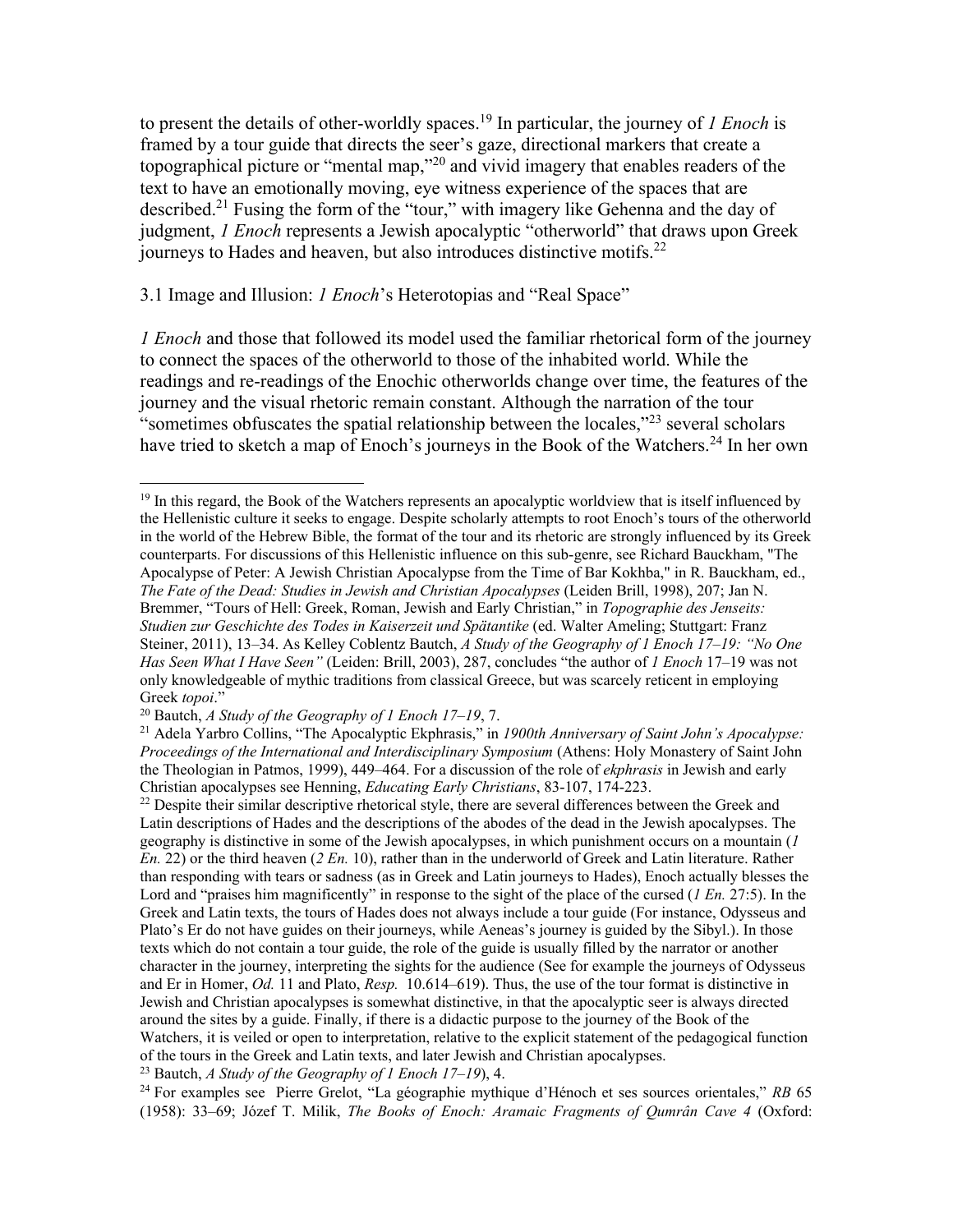study of Enoch's cosmic terrain, Kelley Coblentz Bautch has demonstrated that the geography in *1 Enoch* 17–19 is not haphazard or unintentional "but rather bears witness to cognitive mapping."<sup>25</sup> Enoch's heterotopias, then, are found within these neatly mapped spaces, offering the impression that they are real spaces or intimately related to real space. However, later readers of *1 Enoch* do not simply replicate this "map" of otherworldly spaces, but instead seek to create their own geographic tours. As we will see below, the later apocalyptic authors receive the form of *1 Enoch*'s tour, but develop distinct heterotopias that function differently from those of Enoch's visions. Enoch travels from the places of punishment for the stars and the rebel angels (*1 En*. 21), "to the West," to a "great and high mountain of hard rock" (*1 En.* 22). On this great mountain of *1 En.* 22, the abodes of the dead are conceptualized as caves. This chapter outlines four different caves or pits, each containing a different group of souls.<sup>26</sup> The first cave is for the righteous souls, the second for the unrighteous who received their punishment in the course of life, the third pit is for those who were killed unjustly,  $27$  and the fourth is for the unrighteous (perhaps those who have not yet received punishment).

Although the souls do not actually receive punishment or reward in this passage, the way in which they are "sorted" begins (in an anticipatory way) the reward of the righteous and the punishment of the unrighteous.<sup>28</sup> Enoch asks the Seer why these "hollow spaces" are separated from one another, and the Seer answers him, saying:

And this has been separated for the spirits of the righteous, where the bright fountain of water is. And this has been created for the [spirits of the] sinners, when they die and are buried in the earth and judgment has not been executed on them in their life. Here<sup>29</sup> their spirits are separated for this great torment, until the

Clarendon Press Press, 1976), 18; Jonathan Stock-Hesketh, "Circles and Mirrors: Understanding *1 Enoch* 21–32," *JSP* 21 (2000): 27–58; Bautch, *A Study of the Geography of 1Enoch 17–19*, 184–90.

<sup>25</sup> Bautch, *A Study of the Geography of 1 Enoch 17–19*, 7, 160–190, 278–79. Bautch compares the landscape of *1 Enoch* 17–19 to the places mentioned in the Hebrew Bible as well as the places of punishment in the Gilgamesh Epic and the Odyssey, and concludes that chapters 17–19 "emerge out of a complex Mediterranean environment, influenced by Near Eastern, Persian, Judean and Hellenistic traditions."

<sup>26</sup> The concept of hollow places may originate in Isa 26.20; cf. *1Clem.* 50.3. Later conceptions of this image only have two classes of dead [not four] (Ps.-Philo 32.13; 2 *Bar* 21.33; 30.1; *4 Ezra* 4.35, 41; 7.32, 80, 85, 95, 101, 121; cf. Ps.-Philo 15.5 "chambers of darkness" for the wicked; Ps.-Philo 21.9 "the secret dwelling places of souls."). Richard Bauckham, "Hades, Hell," *ABD* 3:15.

<sup>&</sup>lt;sup>27</sup> Though verse 12 is a little obscure in its referents, the parallelism with verse 7 makes clear that these spirits are those who have died unjustly/violently akin to the death of Abel. Nickelsburg, *1 Enoch*, 308.

<sup>&</sup>lt;sup>28</sup> While Bauckham has argued that these spaces are merely "detention," Nickelsburg correctly argues that the separation itself is a kind of punishment. See Bauckham, "Hades, Hell," 14; Nickelsburg, *1 Enoch*, 306. In support of Nickelsburg's conclusion, the water present in the caves of the righteous implies that their thirst is quenched while the unrighteous are thirsty (cf. the rich man and Lazarus, Luke 16:19–31). As Nickelsburg, *1 Enoch*, 307, notes, the author of *1 Enoch* was likely dependent upon Greek ideas, particularly those preserved in Plato. If Nickelsburg is correct, the concept of the separation of the various kinds of sinners represents Hellenistic influence upon the concept of the abode of the dead.

<sup>&</sup>lt;sup>29</sup> The locale of the future punishment referenced here is unclear. It could refer to the Valley of Hinnom in *1 En* 27:1–3, where the cursed are tormented. Or, it could refer to the "abyss" of the chapter that immediately precedes this one (*1 En* 21:7–10). Nickelsburg, *1 Enoch*, 308.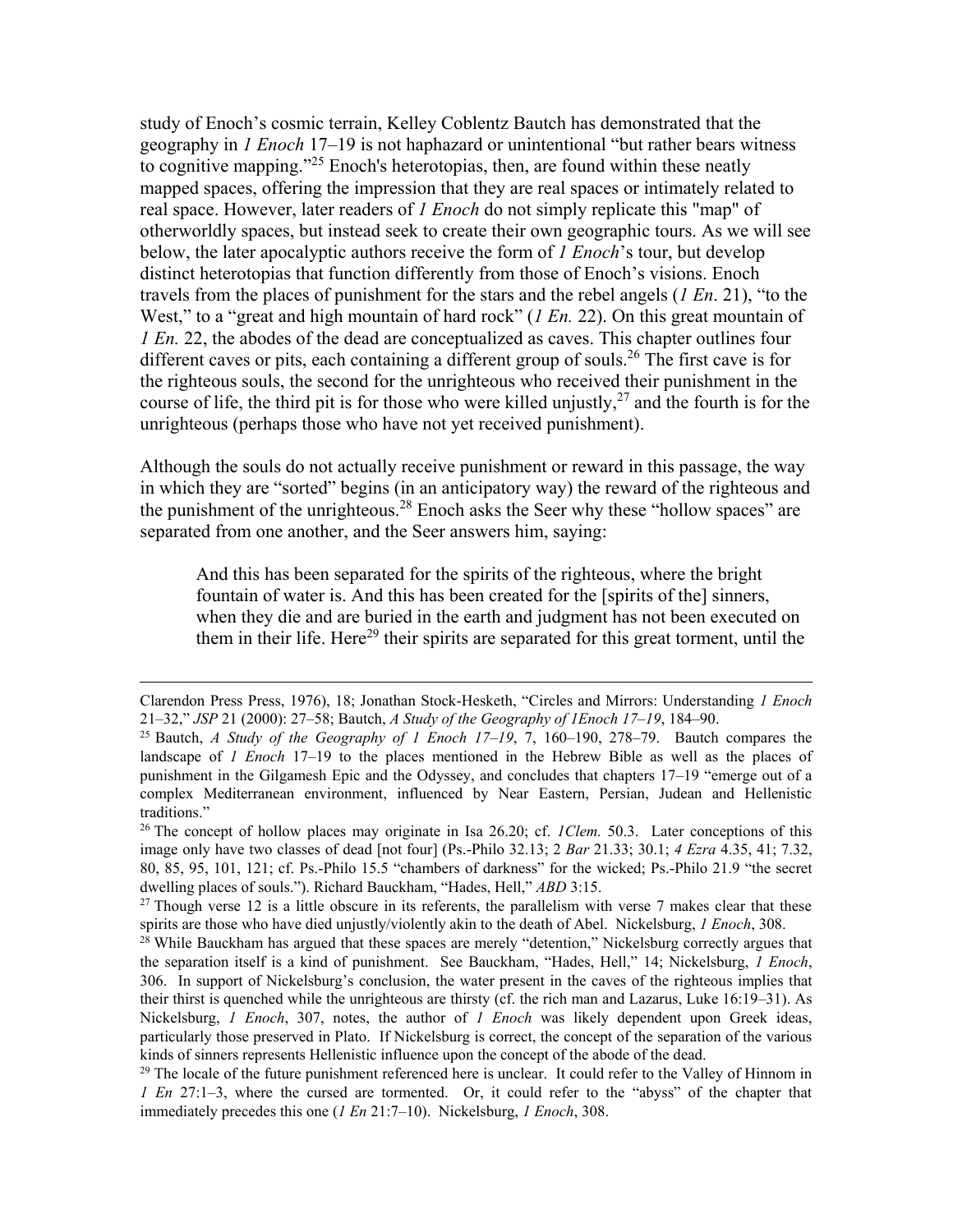great day of judgment, of scourges and tortures of the cursed forever, that there might be a recompense for their spirits.<sup>30</sup> There he will bind them forever (*1En*  $22:9-11$ ).

The Seer's explanation indicates that those who are not punished on earth will receive punishment in the future, offering a solution to the problem of theodicy for both Enoch and the readers of the text.<sup>31</sup> In this way, the directional markers, visual imagery, and spatial differentiation in Enoch's tour to the "mountain of the dead" adds meaning to the sights Enoch sees. The heterotopias that Enoch sees on the mountain of the dead are very clearly related to the real space of the present world. In Foucault's continuum, these spaces are "meticulous" and "well-ordered" alternatives to the chaos of real spaces in which justice does not always prevail. $32$ 

### 3.2 The Reception of *1 Enoch*'s Otherworlds in Jewish Apocalyptic Literature

 $\overline{a}$ 

In addition to influencing several of the early Christian texts that are now considered "canonical," the tour format of the Enochic literature played an important role for later Jewish and Christian apocalyptic authors. In fact, in the Akhmim fragment *1 Enoch* and the *Apocalypse of Peter* circulated together, suggesting that at least some ancient audiences saw a connection between the two works.<sup>33</sup> Within Jewish apocalyptic literature,<sup>34</sup> the later apocalypses rely upon the major features of *1 Enoch*'s depiction of

<sup>30</sup> Nickelsburg, *1Enoch*, 300–301, follows the Ethiopic which reads "for their spirits" (*lanafsomu*), while the Greek reads "for their sins" (τῶν ἁματωλῶν), following the parallel constructions in vv.9b, 10a, 12, 13. <sup>31</sup> Parallel to the distinctions made among the souls in *1 En* 22, Josephus's description of the various groups in Second Temple Judaism reflects a turn toward a dualistic conception of the afterlife. Josephus offers a "distinctively Greek" account of the Essene beliefs about life after death: "For the *virtuous souls* there is reserved an abode beyond the ocean, a place which is not oppressed by rain or snow or heat, but is refreshed by the ever gentle breath of the west wind coming in from ocean; while they relegate *base souls* to a murky and tempestuous dungeon, big with never-ending punishments" (*J.W.* 2.155). As John J. Collins has noted, this passage is colored by Josephus with distinctively "Greek" ideas about the afterlife. Furthermore, Collins demonstrates that this view of the Essenes coheres only in part with the views of the Otherworld we find in the Dead Sea Scrolls. John J. Collins, "Otherworld," 115–16. Josephus also attributes a dualistic view to the Pharisees, who maintain that "the soul of the good alone passes into another body, while the souls of the wicked suffer eternal punishment" (*J.W.* 2.163, *Ant.* 18.14, 27–33). In each of these summaries, Josephus describes a dualistic view of the afterlife in which the "wicked" are "punished" without specification regarding the nature of their wickedness or their punishment.

<sup>&</sup>lt;sup>32</sup> See also, Martha Himmelfarb, *Ascent to Heaven in Jewish and Christian Apocalypses* (Oxford: Oxford University Press, 1993), 113-14, who concludes that the most important accomplishment of Enoch's heavenly ascent was in relationship to the unsatisfactory daily life of readers: "their most important accomplishment was to suggest an understanding of human possibility, of the status of the righteous in the universe."

<sup>&</sup>lt;sup>33</sup> Bremmer, "Tours of Hell." Although both parts of the fragment were written by different scribes at a later time, the presence of *1 Enoch* and the *Apoc. Peter* in the Akhmim fragment suggests that a later compiler, and subsequently some ancient audiences, saw a connection between the two works.

<sup>34</sup> As Richard Bauckham, "Early Jewish Visions of Hell," in *The Fate of the Dead: Studies on the Jewish and Christian Apocalypses* (ed. Richard Bauckham; Leiden: Brill, 1998), 74, cautions, we have to be careful about making too sharp a distinction between Jewish and Christian apocalypses that describe tours of hell (since Himmelfarb has demonstrated that they stem from a single tradition). Likewise, Robert A. Kraft, *Exploring the Scripturesque: Jewish Texts and their Christian Contexts* (Leiden: Brill, 2009), 14–15, argues that there is a larger onus of proof upon those who wish to claim the Jewish origin of a text,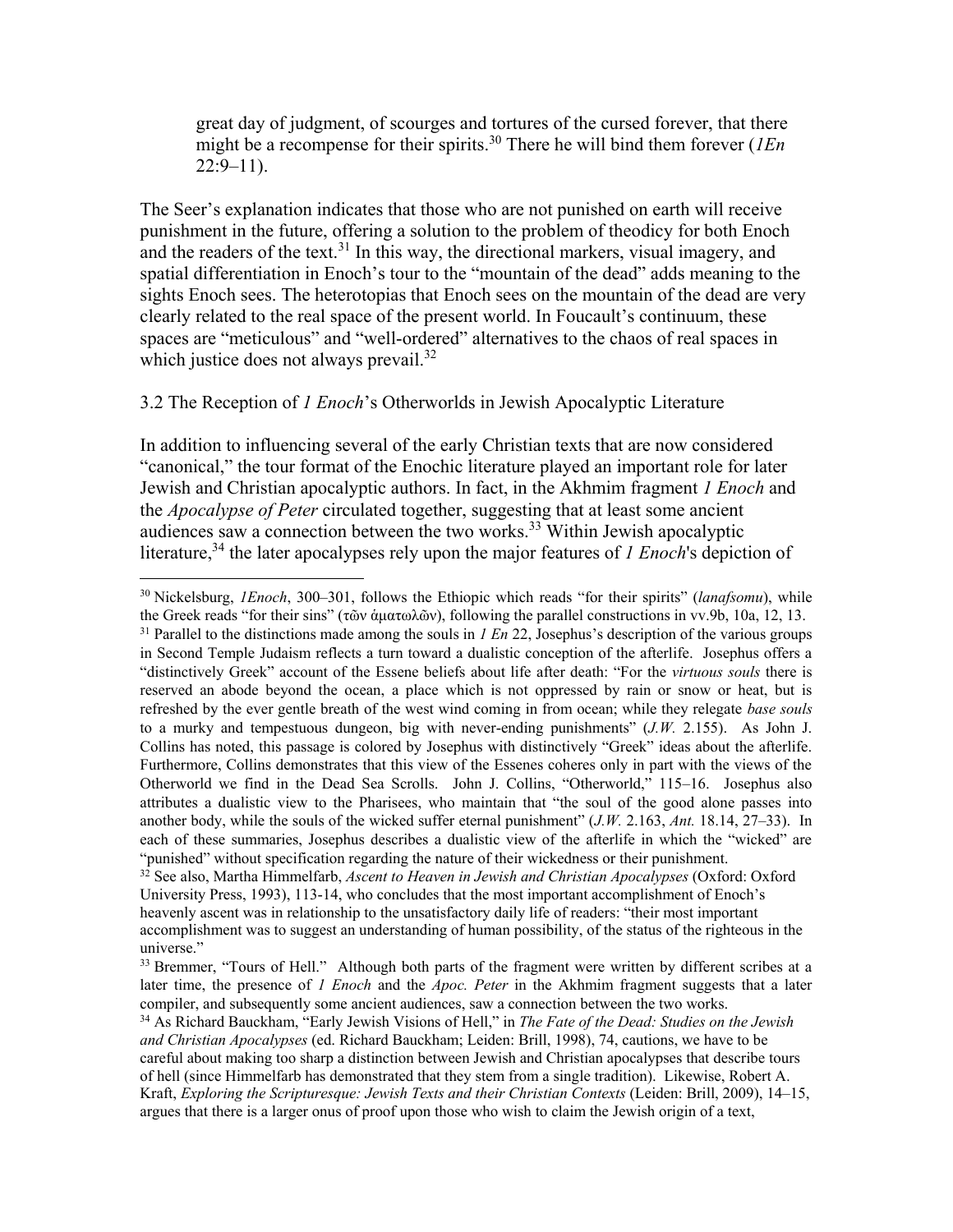the otherworlds, but they provide far more detailed visions of the spaces than what we find in *1 Enoch*. In essence, *1 Enoch* provides a template for the apocalyptic "otherworldly journey" that is expanded and made more specific.

There are three main indicators in the Jewish apocalypses that the rhetoric of *1 Enoch*'s journey is being used to lead the reader around to the places of the dead: the tour guide, directional language, and vivid topographical descriptions.<sup>35</sup> The tour guides in the Book of the Watchers are angels, who provide explanations of the sights in response to Enoch's questions.<sup>36</sup> In *2 Enoch*, the angelic guides (two huge and radiant men) not only provide explanations of each site, but also determine Enoch's course, taking him from one heaven, and placing him in the next.<sup>37</sup> Likewise, the seer in the *Apocalypse of Zephaniah* is guided by "the angel of the Lord," who determines the seer's course, and answers his questions about each site. $38$  In addition to the use of a tour guide, some of the journeys of the Jewish apocalypses also feature directional language that gives the reader the sensation of traveling and differentiates each of the otherworldly spaces. In *1 Enoch* the directional language is prolific and specific enough to allow scholars to draw a map of Enoch's journey, including cardinal directions that relate the position of each space to the last.<sup>39</sup> Similarly, Enoch's journey through the different heavens in *2 Enoch* is described with directional markers for ascent and descent (up, down, north, south).<sup>40</sup> The Akhmimic text of the *Apocalypse of Zephaniah* does not use directional language, but instead the seer describes his journey primarily in terms of the topography of the sites that he visits.

The later apocalypses utilize geographic description in varying degrees of detail. *2 En* 8– 10 details spaces in the third heaven in which rewards and punishments are correlated

especially absent any Jewish fragments or any clear early patristic usage. Nevertheless, there are a few texts which represent either an earlier stage of development within ancient Judaism, or parallel development of the genre within a Jewish context.

 $\overline{a}$ 

<sup>37</sup> See, for example, *2 En.* 8:1 [A]: "And the men took me from there. They brought me up to the third heaven. And they placed me in the midst of Paradise."

<sup>38</sup> See, for example, *Apoc. Zeph.* 3.1–4. While, O.S. Wintermute, "Apocalypse of Zephaniah," in *The Old Testament Pseudepigrapha* (ed. James H. Charlesworth; Garden City, N.Y.: Dobuleday, 1983) 1: 501, notes that despite the text's preservation in a Christian monastery, there are no signs that the text was modified, later scholarship has argued that the extant fragments do reflect distinctively Christian concerns. For summary and discussion of these Christian elements, and the justification of a "Jewish-Christian milieu" as the original context for the Coptic fragments see Diebner, Zephanjas Apokalypsen, 1230; Bremmer, "Tours of Hell," 29–30.

<sup>39</sup> Cardinal directions are also used in the Sahidic fragment (lines 1–2) of the *Apocalypse of Zephaniah* to describe the torment of the "soul which was found in its lawlessness": "they took it to the East and they brought it to the West." For further discussion of the geography of *1Enoch*, see Bautch, *A Study of the Geography of 1 Enoch 17–19*.

<sup>40</sup> This language is similar to Clement's citation of the *Apocalypse of Zephaniah* (*Stromata* 5.11.77 ) in which the seer is "brought up" to the "fifth heaven."

<sup>35</sup> See Henning, Educating Early Christians, 56, 84, for discussions of the rhetorical role of *periēgēsis*, or the journey in bringing order to a space.

<sup>36</sup> See, for example, *1 En.* 21:1–6, in which Uriel explains why the disobedient stars are being punished in the "chaotic place." As Nickelsburg, *1 Enoch*, 298, notes, "Although the format of vision/question/angelic interpretation is doubtless presumed in the compressed account of 18:6–19:2, the full format here is typical of chaps. 21–32 as a whole."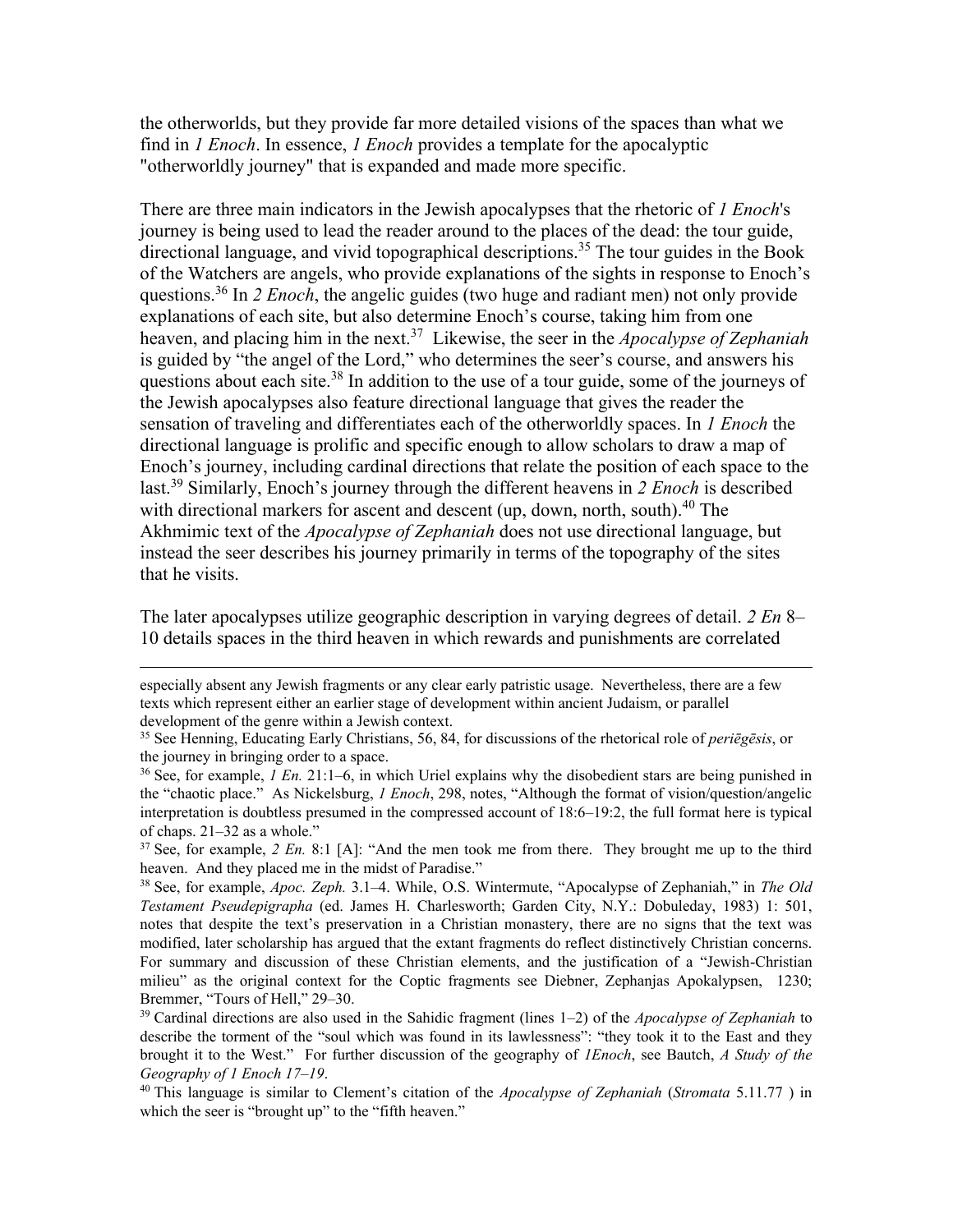with specific behaviors during earthly existence.<sup>41</sup> The passage as a whole has a parallel structure, first detailing the delights of paradise, then the characteristics of the "righteous" that will be found there. The third heaven is filled with trees in full bloom, a plethora of ripe fruit, a garden with a profusion of good food, an olive tree with a perpetual flow of oil, angels singing, and four gently flowing rivers, all of which surrounds the tree of life whose fragrance is "indescribably" pleasant (the tree of life is a common feature in visions of heaven, receiving extensive treatment in 3 Baruch 4).<sup>42</sup> Enoch is told that this place is prepared for the righteous, namely those who meet the requirements of righteousness that are outlined by Matthew 25 and the Hebrew Bible prophets: this heaven is for those who suffer tribulation, give bread to the hungry, cloth the naked, help the fallen and injured, and worship the Lord alone  $(2 En. 9 c f.$  Isa 1:17; 58:7; Jer 22:3; Ezek 18:7; Matt 25:34-37). This lush landscape, contains the light and flowing water of *1 Enoch*'s journey, but by relocating the space of the righteous to the third heaven and providing a more specific description of the righteous persons there, *2 Enoch* is also able to re-interpret the inhabitants of that space in terms of the specific ethical guidelines of prophetic texts. In the heterotopias of *2 Enoch's* third heaven, we find seamless conceptual blending between the rhetorical form of *1 Enoch*, and the themes of several texts that are now considered "canonical."<sup>43</sup>

Next, Enoch sees the torments of the "northern heaven" and learns that this place is prepared for "those who practice godless uncleanness on the earth."<sup>44</sup> The terrifying topography that surrounds this group of "wicked" individuals is described in graphic detail:

And they showed me there a very frightful place; every kind of torture and torment is in that place, and darkness and gloom. And there is no light there, but a black fire blazes up perpetually, and a river of fire is coming out over the whole place, with cold ice; and places of detention and cruel angels and carriers of torture implements, tormenting without pity (*2En* 10:1b–3 [A]).

<sup>41</sup> The mention of specific sins without a reference to specific punishments makes *2 En.* 8–10 an excellent example of the transition that was occurring in apocalyptic literature between the generalized punishment of the wicked in *1 En* 27, and the measure for measure punishments of *Apoc. Zeph.* and the Elijah and Isaiah fragments. On this line of development, see Himmelfarb's argument that the tours of hell belong to a genre of literature for which the Book of the Watchers is the earliest representative. Himmelfarb, *Tours of Hell*, 41–67.

<sup>42</sup> *2 Enoch* is a "Jewish Christian" apocalypse in the sense that the composition of the text involved both Jews and Christians over a number of years. The text contains a number of Christian glosses, suggesting early Christian influence of some kind. F. I. Andersen, "2 Enoch," in *Old Testament Pseudepigrapha*, ed. James H Charlesworth (Garden City, N.Y.: Doubleday, 1983), 2:95-96, has dismissed a Christian influence on the text because it does not reflect a "Christian scheme of salvation." Whether we can call it Christian or not, it seems that readers of Matthew or the book of Revelation would readily recognize the scheme of salvation that is present in *2 Enoch*.

<sup>&</sup>lt;sup>43</sup> As we will see below, the ancient conception of the garden lent itself to this kind of conceptual blending, so that heaven can easily bring together various kinds of persons from different times and places.

<sup>44</sup> Or [J] has "those who do not glorify God, who practice on the earth the sin which is against nature…" *2 En* 10:4.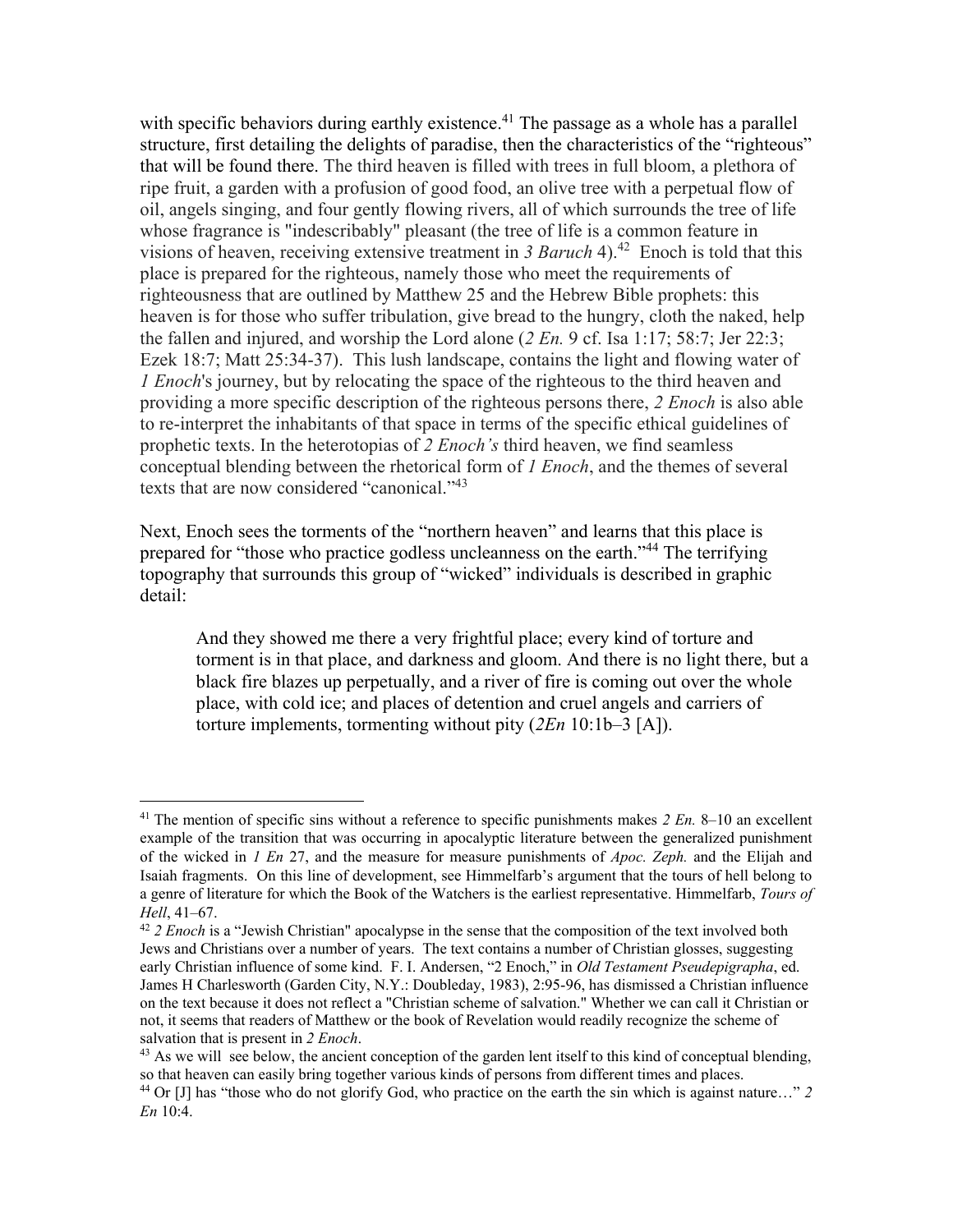These atrocious bodily punishments are not inflicted on a generic group of "wicked" individuals, but on people who have committed specific kinds of sins, enumerated in the text.<sup>45</sup> These bodily punishments are exacted upon those who steal souls and possessions from others, and "bring about the death of the hungry by starvation" (*2 En* 10:5).<sup>46</sup> By matching a specific space with a specific group of sinners, *2 Enoch* adds another level of detail to the spatial differentiation that was depicted through *1 Enoch*'s geography. In the *Apocalypse of Zephaniah*, the geography of the seer's tour is described in relationship to places that may already be familiar to the audience. The seer sees all of the souls of men above his own city (*Apoc. Zeph.* 2), he sees the place of righteousness on Mount Seir (*Apoc. Zeph.* 3), the bronze gates of the heavenly city (*Apoc. Zeph.* 5), and the sea of flame "whose waves burn sulfur and bitumen" in Hades (*Apoc. Zeph.* 6). In the depiction of Hades in *Apoc. Zeph.* 10 the punishments are specific to the particular sin that is being punished. Here those who accepted bribes, or interest, and the unperfected catechumens are punished in the sea. When the seer asks if those he sees enduring punishment will be given a chance to repent the angel answers that these individuals have until the day of judgment to repent. This opportunity to repent is a unique feature for such a tour, and indicates more explicitly to the audience that this heterotopia is designed to illicit change in the sinners punished, and also in the audience.

### 3.3 Otherworlds as Heterotopias: Shifting Functions over Time

 $\overline{a}$ 

Although *2 Enoch* and the *Apocalypse of Zephaniah* follow the form of *1 Enoch*'s journey to the otherworlds, the function of the heterotopias that they tour changes over time. The journeys in *1 Enoch* continue in the tradition of the "Two Ways," making a sharp contrast between specific categories of the "wicked" and the "righteous." This neat divide between the wicked and the righteous in *1 Enoch*'s otherworld provides a meticulously ordered alternative for this worldly space, in which the two groups of souls are chaotically mixed together, and are very difficult to distinguish. In this way, *1 Enoch* is closer to the extreme pole of Foucault's continuum, at which the heterotopia serves as a "real space" that is a well ordered alternative to other spaces that are "messy" and "ill constructed." <sup>47</sup> In *2 Enoch* and the *Apocalypse of Zephaniah*, the level of detail that is used to describe the space itself decreases, and much greater attention is given to the righteous and the sinners and their respective rewards and punishments. In *2 Enoch* specific spaces are matched to particular groups of righteous persons and sinners. The *Apocalypse of Zephaniah* is even more precise, matching a specific punishment to a particular behavior. Even as these texts intensify the differentiation of the otherworldly inhabitants they also represent a move away from a space that functions purely as an

<sup>45</sup> Likewise, the righteous and their rewards are described with similar detail. Similar to *1 En* 26–27, *2 En* 8–9 describes paradise as a place of lush vegetation. The souls who dwell there share the characteristics of Matthew 5's "blessed," enduring tribulation and turning their attention to those who are afflicted (*2 En* 9). These souls provide a needed contrast for the vice ridden spirits in the "northern heaven."

<sup>&</sup>lt;sup>46</sup> The vices listed here go beyond simple corollaries to the virtues listed in chapter 9, including black arts and idol worship. Sodomy is also included in P, which also adds a reference to Sodomy in chapter 34. Andersen, "*2 Enoch*," 119, notes that the "more specific Jewish duties—circumcision, sabbath-keeping, food taboos, sex taboos (as distinct from fornication and deviant practices)—are not listed. There is nothing here that any god-fearer, Jew or Christian would not affirm." See parallel vice list in Romans 1:32. <sup>47</sup> Foucault, "Of Other Spaces," 26.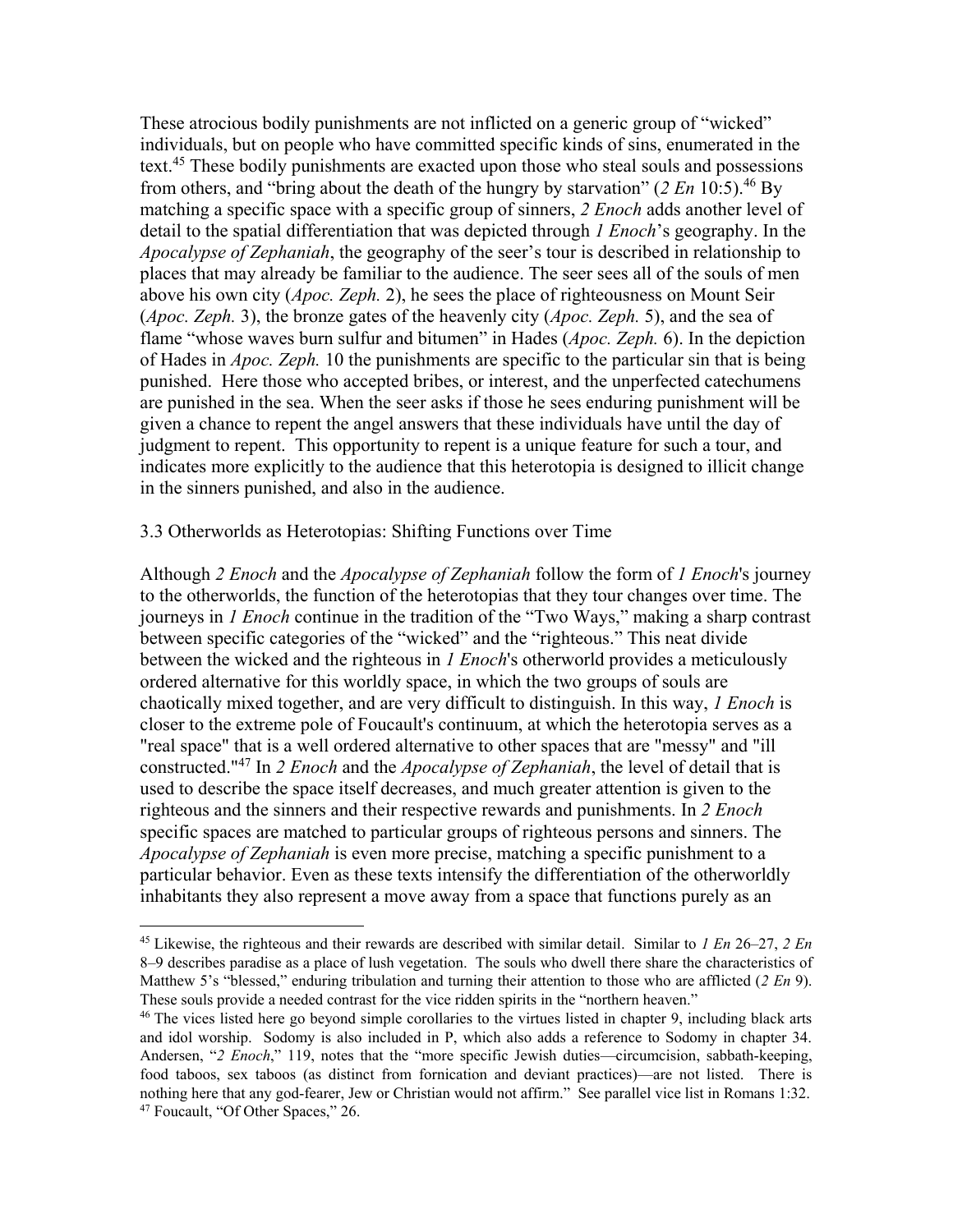alternative to other spaces (as in *1 Enoch*), drawing on specific categories and roles that are defined in those other spaces.<sup>48</sup> Whereas the rewards and punishments of *1 Enoch* represent an alternate space in which justice is served, in *2 Enoch* and the *Apocalypse of Zephaniah* the rewards and punishments themselves are pedagogical, exhorting readers to choose a particular way of life in the spaces they inhabit now.<sup>49</sup>

4. Revealing the Illusion of this Worldly Structure: Expansion, Order, and Organization in the Otherworld

Like *2 Enoch* and the *Apocalypse of Zephaniah*, the *Ascension of Isaiah*, the *Apocalypse of Peter*, and the *Apocalypse of Paul* all greatly expand the visions of the otherworld that we first find in *1 Enoch*. Each of these texts reinterprets Enoch's journey by replacing Enoch with a prophet or apostle that is particularly important for the early Church, giving authority to the journey by associating it with someone like Isaiah, Peter, or Paul.<sup>50</sup> Each of these texts also "fills in the gaps" of *1 Enoch* with respect to the specific details about the inhabitants of the otherworlds, although each of them expands Enoch's picture in distinctive ways.

4.1 Interpretation, Exegesis, and Filling in the Gaps: *1 Enoch*, Matthew, and Paul in the Early Christian Apocalypses

The *Apocalypse of Peter* fuses the format of Enoch's otherworldly tour with images from *1 Enoch* and the Gospel of Matthew. The author of the *Apocalypse of Peter* not only uses the directional cues, topography and vivid imagery from the otherworldly journey in the Book of the Watchers, but also alludes to specific images of the judgment of worldly leaders and the fallen angels in the place of punishment from the Book of Parables.<sup>51</sup> In addition to recalling specific passages from the *1 Enoch*, the *Apocalypse of Peter* also relies upon Matt 24-25 and Matt 17 for its narrative frame, interpreting the otherworlds as the places of final judgment described in Matthew. In this regard, the *Apocalypse of Peter* picks up and develops the Matthean emphasis on eschatology, and concretizes the dichotomous understanding of the afterlife that is sketched in Matthew. Jesus' teaching on the *parousia* (Matt 24) and the final judgment (Matt 25) are the starting point for the *Apocalypse of Peter,* grounding the vision of hell in the Matthean concepts of eternal judgment and punishment.<sup>52</sup> For instance, *Apoc. Pet.* 1-6 recalls the Matthean notion that

<sup>&</sup>lt;sup>48</sup> As Collins, "Traveling Up and Away," 150, notes, the placement of leaders in the fifth heaven and followers in the second heaven of *2 Enoch* may reflect the hierarchical structures of earth.

<sup>49</sup> Although the emphasis on worship and Divine justice in *1 Enoch* can be understood as part of instruction more broadly, the punishments themselves are not pedagogical and do not provide specific information about how to inhabit other spaces.

 $50$  As Collins, "Traveling Up and Away," 166, notes, ascents were often attributed to a famous person in order to legitimate the vision.

<sup>51</sup> *Apoc. Pet.* 4 cf. *1 En.*61:5; *Apoc. Pet.* 13 cf. *1 En*. 62:15-16; 63:1, 7-9.

 $52$  The parallels between the two narratives are as follows: the frame of Jesus' teaching, and the setting on the Mount of Olives (*Apoc. Pet.* 1; Matt 24:3); warnings against false-messiahs (*Apoc. Pet.* 1; 2; Matt 24:4- 5); comparison between *parousia* and lightning which flashes from East to West (*Apoc. Pet.* 1; Matt 24:27); deterioration of the heavens (*Apoc.Pet*. 5; Matt 24:29); Son of Man "coming on clouds of heaven with power and glory" (*Apoc.Pet*. 1; Matt 24:30); resurrection of bones (*Apoc.Pet*. 4 cf. Ezek. 37; Matt 28:52-53); mourning of nations (*Apoc.Pet*. 6; Matt 24:30); enthronement of the Son of Man (*Apoc.Pet.* 6;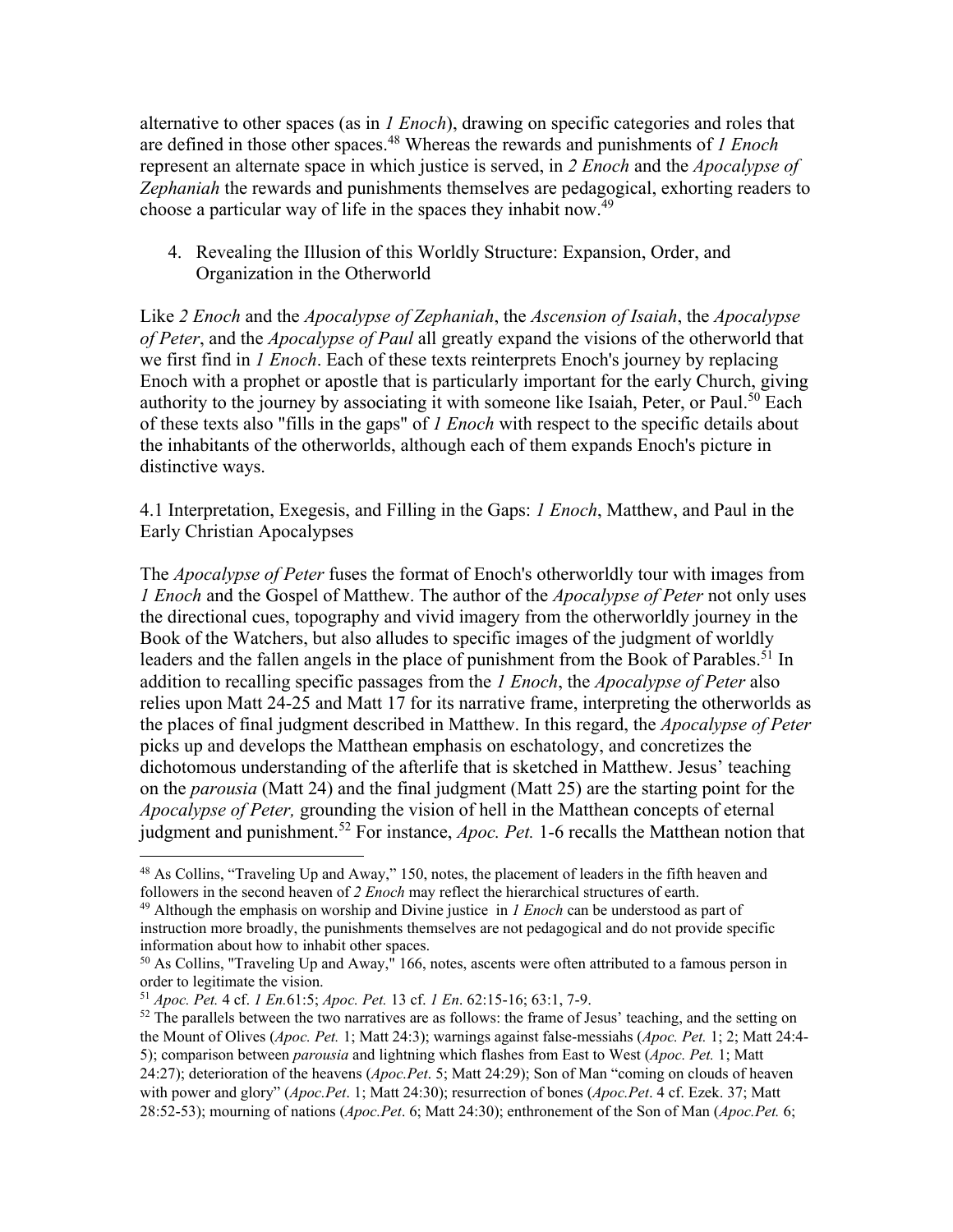a person's "deeds" determine his or her eternal fate. For both Matthew and the *Apocalypse of Peter* the "elect" (*Apoc.Pet*. 6;13;14; Matt 24:31) are set apart and spared eternal torment because they have "done good" (*Apoc. Pet.* 6) or exhibited "righteousness" by caring for the "least of these" (Matt 25:45-46). Likewise, the damned are judged and punished "each man according to his deed" (*Apoc. Pet.* 1; 6; Matt 16:27).<sup>53</sup> In this way, the *Apocalypse of Peter* elaborates upon the generic descriptors of "righteous" and "wicked" with ethical categories similar to those we observed in *2 En.* 8- 10.

The *Apocalypse of Peter* also recalls the distinctively Matthean description of eternal punishment as banishment to "outer darkness, where there will be weeping and gnashing of teeth." In *Apoc. Pet.* 3 weeping is a major motif, embellishing upon Matthew's appeal to the senses in this pithy refrain.<sup>54</sup> This passage depicts the "sinners" weeping "in great distress and sorrow" as they are separated from the righteous on the Day of Judgment, and in turn all of the onlookers (the righteous, the angels and Peter) weeping at the pathetic sight of their lamentations.<sup>55</sup> *Apoc. Pet.* 5 recounts the cosmic and geological disasters that will befall sinners on the Day of Judgment, culminating in a "stream of unquenchable fire" whose seething waves elicit "much gnashing of teeth among the children of men."<sup>56</sup> Immediately following this "gnashing of teeth," the nations weep at the sight of the Son of Man enthroned (cf. Matt 24:30), and each nation is commanded to go into the river of fire, "while the deeds of each individual one of them stand before them, recompense shall be given to each according to his work" (*Apoc. Pet*. 6; cf. Matt 16:27). The text then describes the punishment of the wicked, again recalling Matthean imagery:

Matt 16:27; 26:64); emphasis on salvation of the elect (*Apoc.Pet*. 6;13;14; Matt 24:31); emphasis on deeds as the basis for determining one's eternal fate (*Apoc.Pet*.1; 2; 3; 6; 13; Matt 3:10-12; 5:22, 29, 30; 7:13-14, 19; 12:36-37; 16:24-28; 22:13; 25:30, 41).

<sup>&</sup>lt;sup>53</sup> Matthew 16 is not the only early Christian text to indicate that persons will be judged according to their deeds. Paul also notes that Jews and Gentiles alike will be judged according to their deeds (Rom 2:9-10), the author of James argues that a person is justified by his works, and not by faith alone (Jas 2:24), and 1 Pet 1:17 refers to the Father as "the one who judges all people impartially according to their deeds." <sup>54</sup> The theme of weeping is also present in the longer version of *2 Enoch*, perhaps indicating that a Christian author who was familiar with Matthew edited that version of the text. See, for example, *2 En.* 40–41. Although in *2 En.* 41:1, both versions have Enoch weeping at the sight of punishment, in *2 En.* 40:12 it is only the longer version [J] that describes hell as "open and weeping." See also the longer version of *2 En*. 38:3 [J], in which Enoch warns his sons with "weeping and great lamentation" while the shorter version

<sup>[</sup>A] simply states that Enoch instructs his sons.

<sup>&</sup>lt;sup>55</sup> See Lautaro Roig Lanzillotta, "Does Punishment Reward the Righteous? The Justice Pattern Underlying the *Apocalypse of Peter*," in *The Apocalypse of Peter* (ed. Jan N. Bremmer and István Czachesz; Leuven: Peeters, 2003), 155–56, who reads the apostolic weeping as an internal conflict in the text between the neighbor love of Matt 5:44-48 and the retribution of Matt 25:41-46.

<sup>56</sup> See also the gnashing of teeth in the river of fire in *Sib. Or.* 2:191-205. This chapter of the *Sibylline Oracles* is extant as a Christian text, and thus, the "gnashing of teeth" is likely a reference to the Gospel of Matthew. See Ursula Treu, "Christian Sibyllines," in *New Testament Apocrypha* (ed. Wilhelm Schneemelcher and Edgar Hennecke; trans. R. Wilson; Louisville, Ky: Westminster John Knox, 1991), 652–85.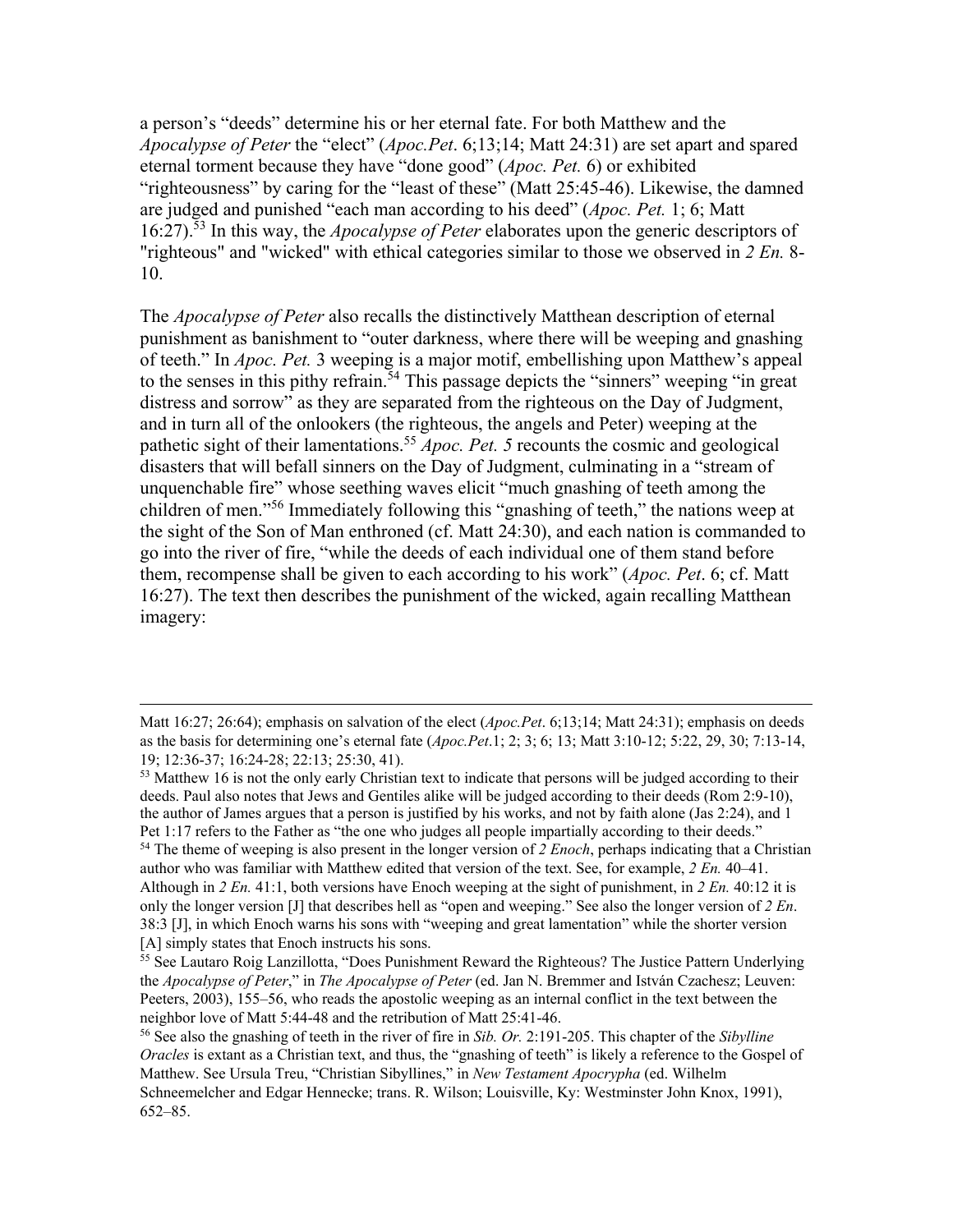But the evil creatures, the sinners, and the *hypocrites* will stand in the depths of *darkness* that passes not away, and their punishment is the *fire,* and angels bring forward their sins and prepare for them a place wherein they shall be punished forever each according to his offence.<sup>57</sup>

Through the textual audience of righteous onlookers, *Apoc. Pet.* 3 models the desired emotional response, interpreting Matthew's depiction of "outer darkness" as a call to empathy and sadness. Simultaneously, the weeping, gnashing of teeth, unquenchable fire, outer darkness, and hypocrites of *Apoc. Pet.* 5-6 expand upon Matthew's depiction of eschatological punishment, and provide a topographical description of the otherworld that awaits sinners on the Day of Judgment. In combination these images of "weeping and gnashing of teeth" would signal to the readers of the *Apocalypse of Peter* that the depiction of hell that is to follow (*Apoc. Pet.* 7-12) is an "inside look" at the places of punishment mentioned in Matthew.<sup>58</sup>

While the *Apoc. Peter* mainly embellishes or expands Matthew's eschatology, the *Apoc. of Paul* interprets Matthew extensively,<sup>59</sup> but also layers Matthean and Pauline themes.<sup>60</sup> Obviously the presence of Paul himself in the narrative, and his journey to the "third heaven" (*Apoc. Paul* 21; cf. 2 Cor 12:2-4) would have reminded the audience of the ideas introduced in the Pauline letters,<sup>61</sup> but the *Apocalypse of Paul* makes the

l

<sup>59</sup> Namely, the *Apoc. Paul* employs Matthean exegesis similarly to what we demonstrated in the *Apoc. Pet*., and expands the "weeping" motif even further. See especially the punishments assigned to those who do not follow the Sermon on the Mount (*Apoc. Paul* 31; cf. Matt 6:1-18; *Apoc. Paul* 39; cf. Matt 5:27-28; *Apoc. Paul* 40; cf. Matt 6:1-4; *Apoc. Paul* 44; cf. Matt 5:10-12 ), and the weeping motif (*Apoc. Paul* 10; 14; 16; 17; 32; 33; 36; 38; 39; 40; 42; 43; 48)." The theme of "weeping" is even more prominent in the *Apocalypse of Paul* than in the *Apocalypse of Peter*. Not only do the celestial beings and the righteous (angels, Paul himself, Moses) weep over the souls of the wicked (*Apoc. Paul* 10; 14;), but they also gnash their teeth at a wicked soul as it leaves its body (*Apoc. Paul* 14), and weep over the plight of the righteous on earth (*Apoc. Paul* 9). Likewise, the wicked themselves weep over their torment in hell, expanding upon the concept of outer darkness that is introduced in chapter 16 (*Apoc. Paul* 17*;* 32; 36; 43).

<sup>60</sup> Unlesss otherwise noted, the English translations of the *Apocalypse of Paul* are from Hugo Duensing and Aurelio de Santos Otero, "Apocalypse of Paul," in *New Testament Apocrypha* (ed. Wilhelm Schneemelcher and Edgar Hennecke; trans. R. Wilson; Louisville, Ky: Westminster John Knox, 1991). The Latin is available in Theodore Silverstein and A. Hilhorst, eds., *Apocalypse of Paul: A New Critical Edition of Three Long Latin Versions* (Genève: P. Cramer, 1997).

<sup>61</sup> Hans-Josef Klauck, "With Paul through Heaven and Hell: Two Apocryphal Apocalypses," *BR* 52 (2007): 57–72, argues that the *Apocalypse of Paul* is an "amplification" of 2 Cor 12:1-5, contra Jim Harrison, "In

<sup>57</sup> *Apoc. Pet.* 6, Emphasis mine. In Matthew 24:51, the unfaithful slave is sentenced to be cast out with the "hypocrites" where there is "weeping and gnashing of teeth."

<sup>58</sup> Our discussion has demonstrated that the *Apocalypse of Peter* consciously builds upon the themes of judgment and eternal punishment that were articulated in Matthew. In the course of this discussion we have avoided comparing word-for-word parallels because we are not arguing for exclusive literary dependence. Instead, we have focused on shared themes, demonstrating that Matthew's eschatology and portrayal of eternal punishment have infiltrated the thought world of the *Apocalypse of Peter.* For a discussion of the reception of Matthew in the early Church, see Édouard Massaux, *The Influence of the Gospel of Saint Matthew on Christian Literature before Saint Irenaeus* (ed. Arthur J. Bellinzoni; trans. Norman J. Belval and Suzanne Hecht; 3 vols.; Leuven: Peeters, 1990); trans. of *Influence de l'évangile de saint Matthieu sur la littérature chrétienne avant saint Irénée* (Leuven: Leuven University Press, 1950); Helmut Koester, *Synoptische Überlieferung bei den apostolischen Vätern* (Berlin: Akademie, 1957); W.D. Köhler, *Die Rezeption des Matthäusevangeliums in der Zeit vor Irenäus* (Tübingen: Mohr, 1987).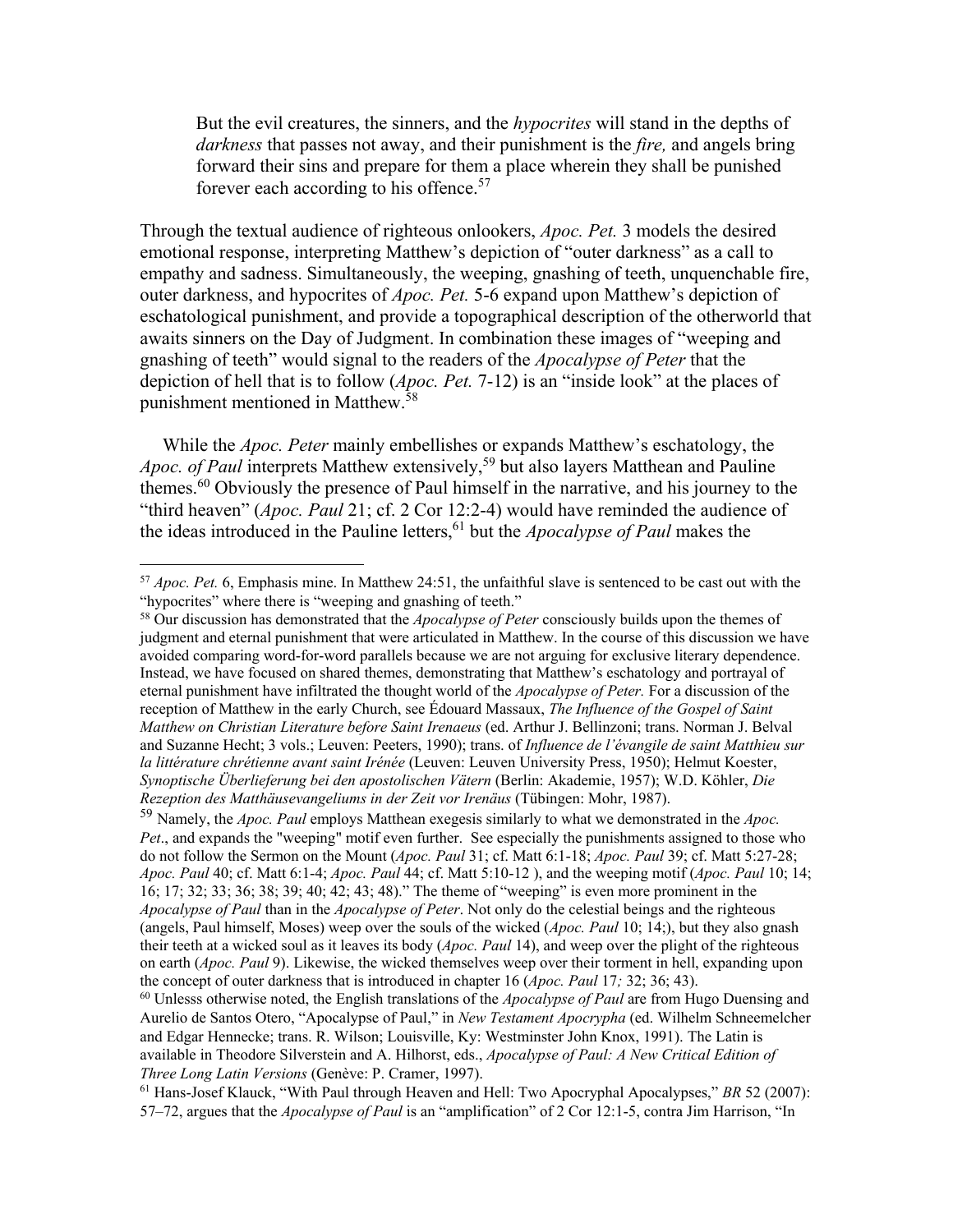connection to Pauline theology even more explicit. For instance, the *Apocalypse of Paul* opens with imagery from Romans (*Apoc. Paul* 3-7; cf. Rom 2:17-4:25; 8:19-23), and concludes with the saints praising Paul (*Apoc. Paul* 45-51) and elevating him as the foundation of the church (*Apoc. Paul* 51[longer ending from Coptic textual tradition]).

The presence of imagery from Romans in *Apoc. Paul* 3-7 reveals a conscious effort to wed the imagery of the apocalypse with the language of the Pauline corpus.<sup>62</sup> The opening lines of *Apoc. Paul* 3 recall Romans 2:17-4:25,<sup>63</sup> Paul's discussion of Abraham and Abraham's children "boasting" in their outward or inward identity markers:

How long will you transgress and add sin to sin and tempt the Lord who made you, saying that you are Abraham's children but doing the works of the devil? Walking in confidence towards God  $[L^1]$ , Christus, boasting only because of your name, but poor because of the substance of sin?

In this passage, the *Apocalypse of Paul* uses Pauline language, and demonstrates the importance of faith and works of the law in tandem, interpreting the message of Romans as a condemnation of those who "boast in the name" of God/Christ, but commit the "works of the devil."

This condemnation of "boasting" is followed by scenes in which different components of the created order (sun, moon and stars, sea, waters, earth) "protest" or "cry out" to God, balking at the sins of men and eagerly awaiting God's judgment of humanity (*Apoc. Paul* 4-6). In particular, the earth "cries out" against specific vices, presenting a vice list that is similar to that of Rom 1:20, but also includes the theme of intra-family adultery parallel to that of 1 Cor  $5:1.^{64}$  In Romans 8, the creation is "eagerly waiting" for the "revelation of the sons of God" (τὴν ἀποκάλυψιν τῶν υἱον τοῦ θεοῦ 8:19) and is "groaning" along with humanity for "the redemption of our body" (τὴν ἀπολύτρωσιν τοῦ σώματος ἡμῶν 8:22-23).<sup>65</sup> In the *Apocalypse of Paul,* creation's outcry does not testify to humanity and its redemption as the crown of creation, but instead interprets Rom 8:19 as an objective genitive "revelation for the sons of God," focusing not on the "redemption" of human bodies, but on the judgment of human deeds.<sup>66</sup> Thus, *Apoc. Paul* 3-7 reads

Quest of the Third Heaven: Paul & His Apocalyptic Imitators," *Vigiliae Christianae* 58 (2004): 54, who contends that Paul would have rejected the apocalypses of late antiquity.

 $62$  In addition to interpreting Romans, the Apocalypse of Paul also plays with several other Pauline themes. See Henning, *Educating Early Christians*, 189-96, for a fuller discussion of the Pauline exegesis in the *Apocalypse of Paul*.

 $63$  There are other places apart from Romans in which Paul addresses "boasting" in God/Christ, but the thematic similarities are greatest between Romans and *Apoc. Paul* 3-7. See 1 Cor 1:31; 2 Cor 10:17; Gal 6:14; Phil 3:3.

<sup>64</sup> See *Apoc. Paul* 6: "…and every evil which they commit so that the father rises up against the son and the son against the father, and stranger against stranger, each to defile his neighbor's wife. The father mounts up on the bed of his son and the son likewise mounts up on the couch of his father; and those who offer sacrifice to thy name have defiled thy holy place with all these evil deeds." Here, as in 1 Cor 5:1, the concern seems to be purity, decrying the way that human impurity has defiled the earth and the Corinthian community respectively.

<sup>65</sup> While Rom 8 and *Apoc. Paul* 3-7 envision the outcry of the whole of creation, there are other passages in which "rocks cry out" against bad behavior (i.e., Hab 2:11; Luke 19:40).

<sup>66</sup> See Wayne A. Meeks, "Apocalyptic Discourse and Strategies of Goodness," JR 80 (2000): 474, who argues that in Romans "God's eschatological revision of human judgments also constitutes one of the leitmotifs of the entire Letter."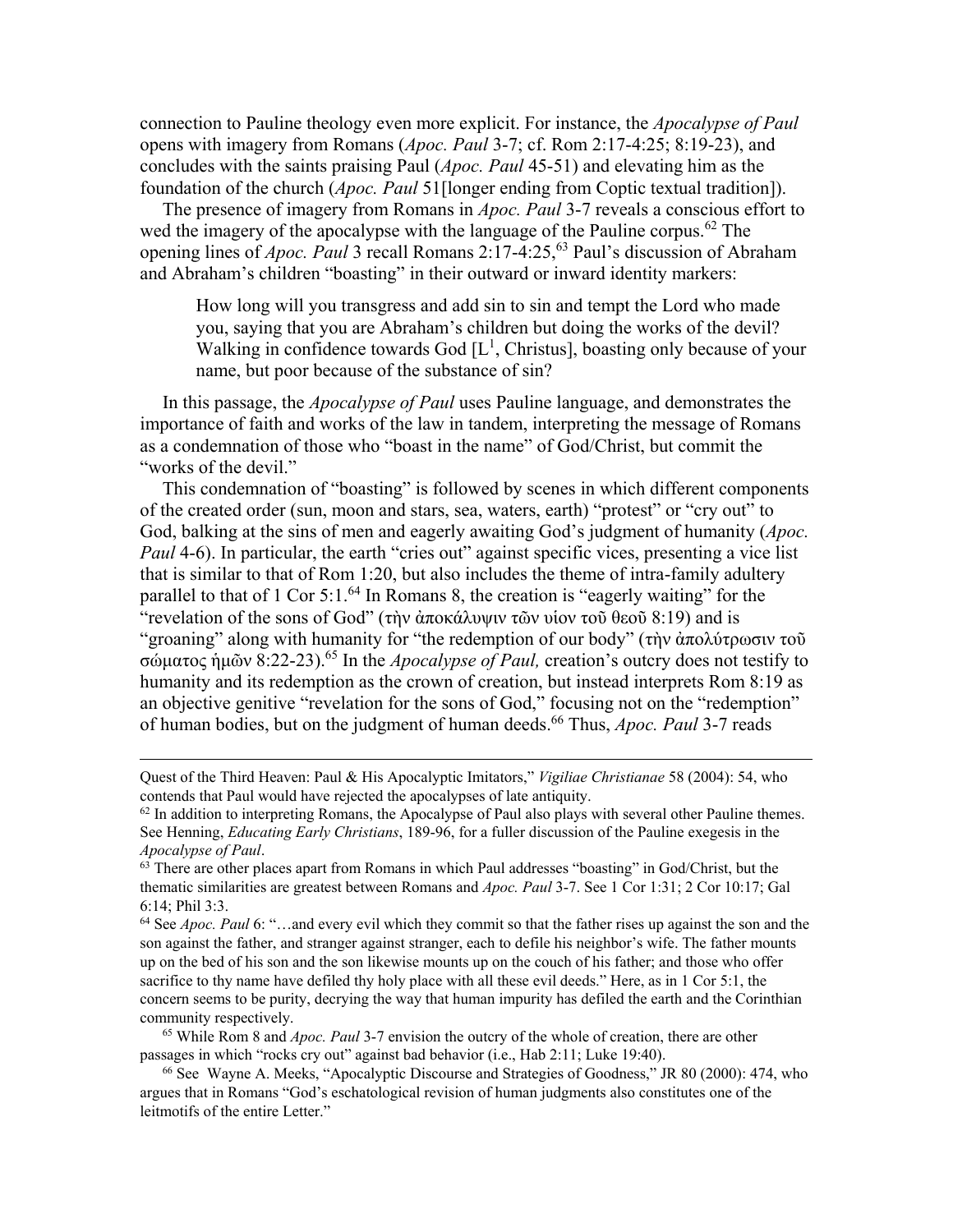Romans by emphasizing the vice/virtue contrast and creation eschatology, making Paul's message apply more broadly as a condemnation of vice rooted in the natural order.<sup>67</sup>

The *Apocalypse of Peter* and the *Apocalypse of Paul* utilize the form of Enoch's journey to the otherworld, but consciously reinterpret it through allusions to Matthew and the Pauline letters. These connections to other early Christian texts authorize the visions of the otherworld that each text presents. These interpretations of the otherworld are not simple accretions of new details to Enoch's journey. Instead, by expanding the level of detail of the descriptions of heaven and hell, the later apocalypses actually change the way in which these heterotopias function.

4.2 Heavenly Garden and Spectacular Zoo: The Juxtaposition of Incompatible Spaces in the Otherworldly Heterotopias

Whereas *1 Enoch*'s journey contrasted the moral categories of "righteous" and "wicked," following the tradition of the two ways, the later apocalypses are able to juxtapose many different worldly categories or social spaces. In Foucault's schema, this ability to bring together many different spaces in one space is a key function of the heterotopia, and can be observed in a space like the garden:

The garden is the smallest parcel of the world and then it is the totality of the world. The garden has been a sort of happy, universalizing heterotopia since the beginnings of antiquity (our modern zoological gardens spring from that source). $6\overline{8}$ 

If we think about the concept of the garden or zoo, the shifting function of the apocalyptic journeys to heaven and hell comes into relief. In a garden or zoo we are able to compare familiar and unfamiliar elements, allowing us to recognize that which is unfamiliar. Paradoxically, by bringing these elements "near" and observing them in a single strange space, the artificiality of the space is also apparent to the visitor. That is, the spectacle of the garden or the zoo, its very nature as heterotopia, makes it first and foremost a site to be viewed, toured, visited, and studied, but not inhabited.<sup>69</sup> In this regard, by bringing together disparate elements in one space, the heterotopia becomes a

<sup>67</sup> In this way the *Apocalypse of Paul* reads against Paul as he has been reconstructed by the "New Perspective" school of thought via E. P Sanders, *Paul and Palestinian Judaism: A Comparison of Patterns of Religion* (Philadelphia: Fortress, 1977), and more recently by James D. G. Dunn, *Jesus, Paul, and the Law: Studies in Mark and Galatians* (Louisville, Ky: Westminster/John Knox, 1990). One of the ideas proposed by James Dunn is that the "works of the law" served as boundary markers, setting the ancient Jew apart from their pagan contemporaries. For Dunn, then, Paul's claim that justification did not come through "works of the law" is interpreted as a rejection of the idea that "works" excluded pagans from conversion to Christianity, and not a rejection of "works of the law" as a means of earning God's favor. Rather than discussing the symbols of Judaism as barriers to Gentile conversion, the *Apocalypse of Paul* reinterprets the Pauline language as a means of delineating behavioral norms.

<sup>68</sup> Foucault, "Of Other Spaces," 26.

 $69$  This observation of the function of heterotopias is a departure from Foucault's short lecture, in which he distinguishes a bit too sharply "real" and "imaginary" spaces, but does not consider that sparking imagination is perhaps the primary function of some of these "other spaces," which function primarily as objects of the visitor's gaze.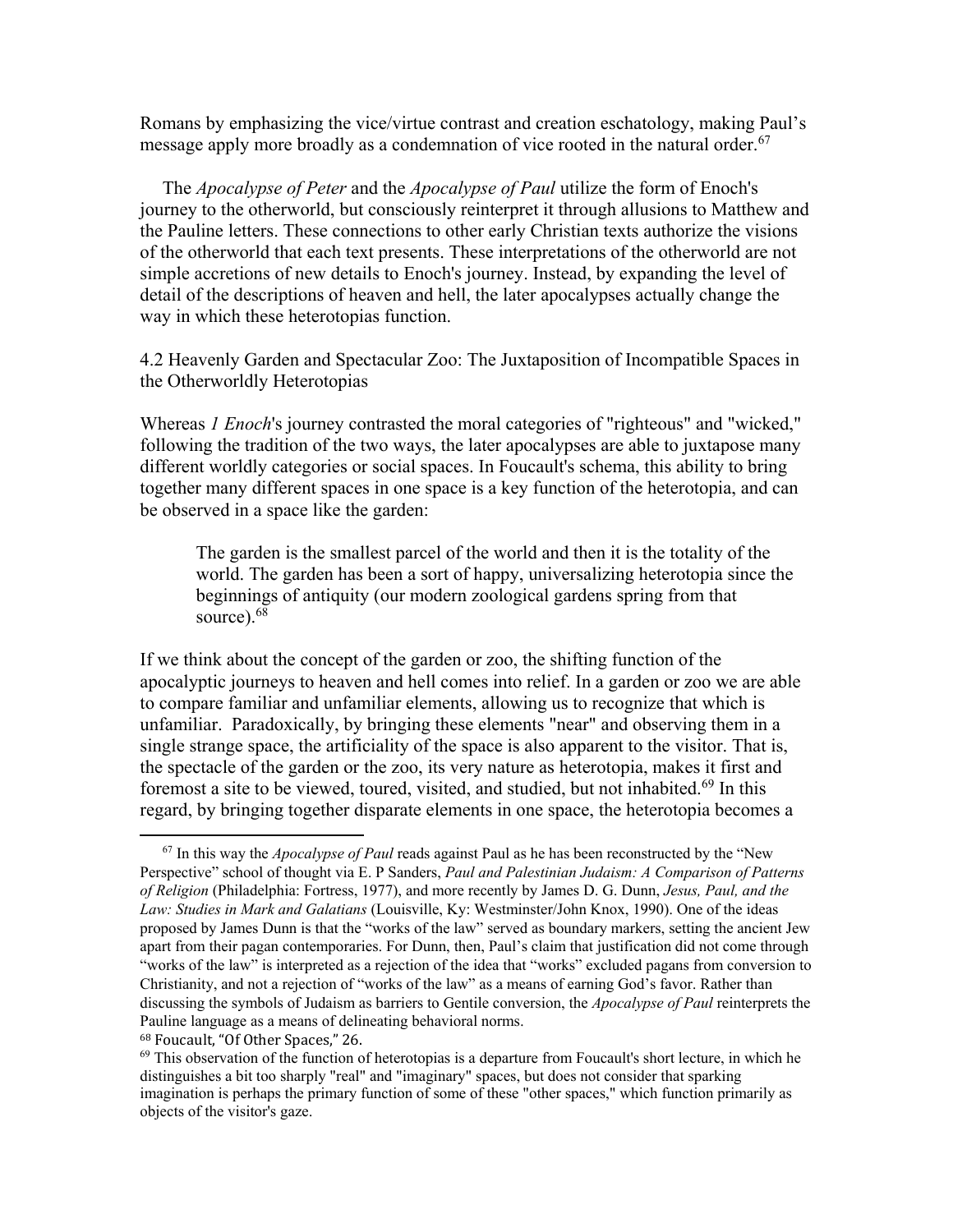kind of spectacle, inviting the viewer to gaze upon its inhabitants in order to learn something about all of the other spaces she inhabits.

The apocalyptic visions of the heavenly garden often work as a kind of "happy universalizing heterotopia" that enables the viewer to collect familiar and unfamiliar elements into one space, so that he is able to recognize species that would otherwise be unfamiliar. Biblical heroes who lived in very different historical contexts are all found dwelling in the same space, and are readily recognized by the seer, who has presumably never seen these figures before. As the apocalyptic seers tour the heavens they take note of the saints who are there, calling them out by name.<sup>70</sup> Peter's vision of heaven recalls the transfiguration, featuring Moses and Elijah and locating Abraham, Isaac and Jacob in the great garden of paradise (*Apoc. Pet.* 16-17); Zephaniah runs to greet Abraham, Isaac, Jacob, Enoch, Elijah and David (*Apoc. Zeph.* 9); Isaiah sees "the righteous from the time of Adam onwards" including Abel, Enoch and Seth in the seventh heaven (*Ascen. Isa.* 9); Paul sees the major and minor prophets (identified by name and as "major and minor prophets," *Apoc. Paul* 25), David (*Apoc. Paul* 29), the Virgin Mary (*Apoc. Paul* 46), the patriarchs of the Hebrew Bible, Moses, Lot, Job, Noah, Adam, Abel (*Apoc. Paul* 47-51), and the Apostles (identified by name and as a group, *Apoc. Paul* 51). Since the reputations of these saints precede them, their qualifications for dwelling in heaven need not be listed. In these visions of heaven, the saints are like the elephant at the zoo, a person doesn't need to have seen Abraham in order to identify him at first sight. These famous righteous persons are juxtaposed with the anonymous righteous persons, who are largely recognizable as such because of their grouping with the saints. Unlike the sinners in hell, who are identified by their specific deeds, the heavenly occupants are primarily identifiable via their proximity to the saints.  $71$ 

In the *Apocalypse of Peter* those who are "written in the book of life" dwell in heaven as a single homogenous group in contrast to the dozens of anonymous sinners who are isolated according to their infractions and tormented eternally (*Apoc. Pet.* 17). Similar to the *Apocalypse of Peter's* insistence that the inhabitants of heaven are those who resist the "false Christ," the *Ascension of Isaiah* presents a vision of the heavens that is couched in terms of an ongoing conflict between the "false prophets" and the "righteous." At the text's outset these "pseudo-prophets" and their violent acts are juxtaposed against the

<sup>70</sup> See the *Testament of Abraham*, the *Testament of Isaac*, and the *Testament of Jacob* for later explanations of how the patriarchs who were already buried had their souls removed to be with God in heaven. See also, the *Greek Apocalypse of Ezra* in which Jesus says that he "called Adam up out of Hades."

 $71$  There are other unnamed righteous persons in heaven, but unlike the unrighteous persons we find in hell, they are very rarely identified by specific earthly deeds (or their behaviors are described with a much lower level of specificity). The vision of heaven in *2 En.* 8-9 provides the most specific picture of deeds that merit eternal reward. In the final words of the *Apocalypse of Peter* God is praised for having "written the names of the righteous in heaven in the book of life." Apart from the named "righteous fathers" of chapter 16, this is all we know about the inhabitants of heaven from this text-they are righteous and their names are written in the book (cf. Daniel 12:1; Rev.17:8). In the *Ascension of Isaiah* the reader is given a host of details regarding the different levels of heaven, and their inhabitants, but those details do not delineate specific behaviors. Instead we learn that the seventh heaven is inhabited by the "righteous" whose identity is primarily crafted in terms of their beliefs and by way of contrast to the pseudo-prophets. In the *Apoc. Paul* 21-22 we meet the heaven dwellers who "hunger and thirst for righteousness," a righteousness that seems to be axiomatic since we aren't given any further definition of their righteous qualities.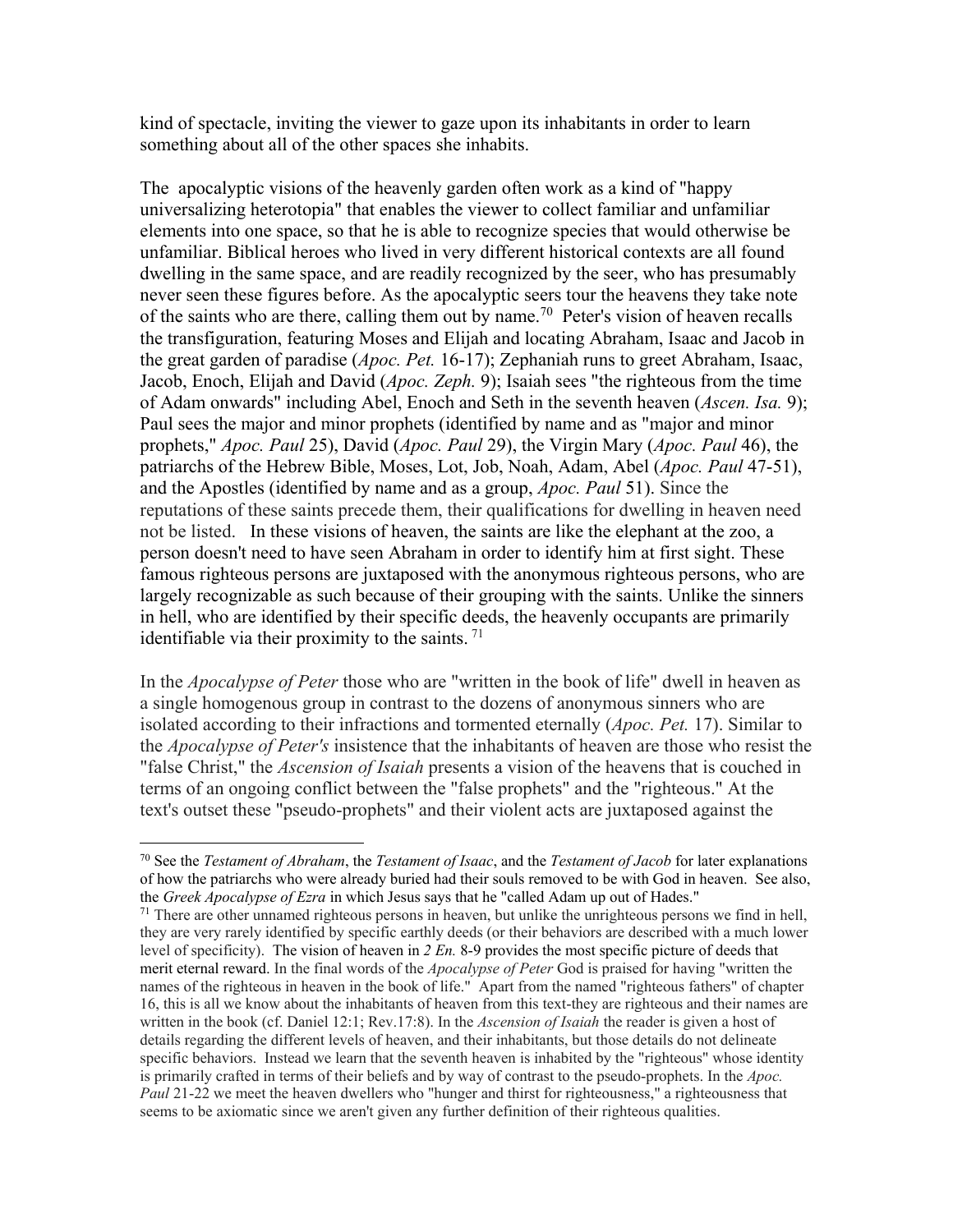"true prophets" who dwell alone in the mountains and lament Israel's failings (*Ascen. Isa.* 2:11-16). Later, the righteous are contrasted with the Christians who will go astray in the last days, falling into chaotic speech, bad leadership, and the love of money (*Ascen. Isa* 3:21-31). In this way, the vision of heaven that follows in the *Ascension of Isaiah* defines the identity of its "in" group of righteous believers not in terms of their own behaviors, but in terms of the deeds that they do not do.<sup>72</sup>

In the apocalypses that describe hell, the juxtaposition of different "species" of sinners works slightly differently, each group of anonymous sinners is "foreign" and unrecognizable to the tourist until the tour guide offers an explanation. Identification with Christ does not naturally lead to righteousness and good deeds, and identification of a "Christian" on earth is even more precarious. Here, the visions of hell and heaven are used to bolster the theological identity of "true Christians" who follow Christ by delineating the theological identity and fate of the "false Christians" who follow an imposter.<sup>73</sup> The *Apocalypse of Peter* connects Christ's reign and final judgment with human deeds ("recompense every man according to his work," *Apoc. Pet.* 1; *Apoc. Pet.* 6, cf. Matt 16:27), so that Christian identity is equated with a particular lifestyle on earth. Compared to *1 Enoch*, There is a relatively high level of detail that is used to classify sinners in this otherworldly journey, depicting the punishment of different subcategories of the same sin.<sup>74</sup> In a world that is plagued by charlatans who claim to be "the Christ" (*Apoc. Pet.* 1), the *Apocalypse of Peter* uses the clear categorization of the wicked and righteous in the otherworlds to awaken the reader to the need to adjudicate authentic Christianity on earth.

Further complicating any attempt to carve out neat categories in the otherworld, the *Apocalypse of Paul*'s vision of hell includes a wide range of practitioners, who would likely have been identified as Christian on earth. The Christians punished here include churchgoers who misbehave outside of church, a wayward presbyter, a bishop who was not compassionate towards widows and orphans, a deacon who ate the offerings, a lector who did not keep the commandments, and churchgoers who did not pay attention to the

 $72$  See also *Zost.* 4.26, 42-44, in which different groups of souls are "classified" without material analogies for heavenly existence. Here the contrast is between agency or freedom and withdrawal into god. Like *1 En*. 22, this text does not speak of actual rewards and punishments but of differentiated fates. Nevertheless, in *Zostrianos* those differentiated fates still outline the paragon of earthly behavior---acting so that you might "dwell within."

 $73$ We reject the interpretation of these terms as references to Bar Kokhba and the Judean revolt. For an excellent discussion of the problems with assigning a highly specific historical context to the *Apocalypse of Peter* see Tobias Nicklas, "'Insider' und 'Outsider': Überlegungen zum historischen Kontext der Darstellung 'jenseitiger Orte' in der Offenbarung des Petrus," in *Topographie des Jenseits: Studien zur Geschichte des Todes in Kaiserzeit und Spätantike*, ed. Walter Ameling (Stuttgart: Franz Steiner, 2011), 35–48. Although the term *martys* is used, the emphasis in the context of the *Apocalypse of Peter* is on the lives of these "witnesses." See Henning, *Educating Early Christians*, 185.

<sup>74</sup> For instance in the *Apoc. Pet.* 7 we find the women who plaited their hair (for the purpose of fornication) hung up by their hair, while those who did not keep their virginity until marriage have their flesh torn to pieces in a separate place (*Apoc. Pet.* 11). And elsewhere in the *Apocalypse of Peter* distinct punishments are described for those who blasphemed the way of righteousness (hanging punishments, *Apoc. Pet.* 7), those who have denied righteousness (a burning pit, *Apoc. Pet.* 7), as well as for those slanderers "who doubt my [Christ's] righteousness" (chewing their tongues and having their eyes burned with red hot irons, *Apoc. Pet* 8).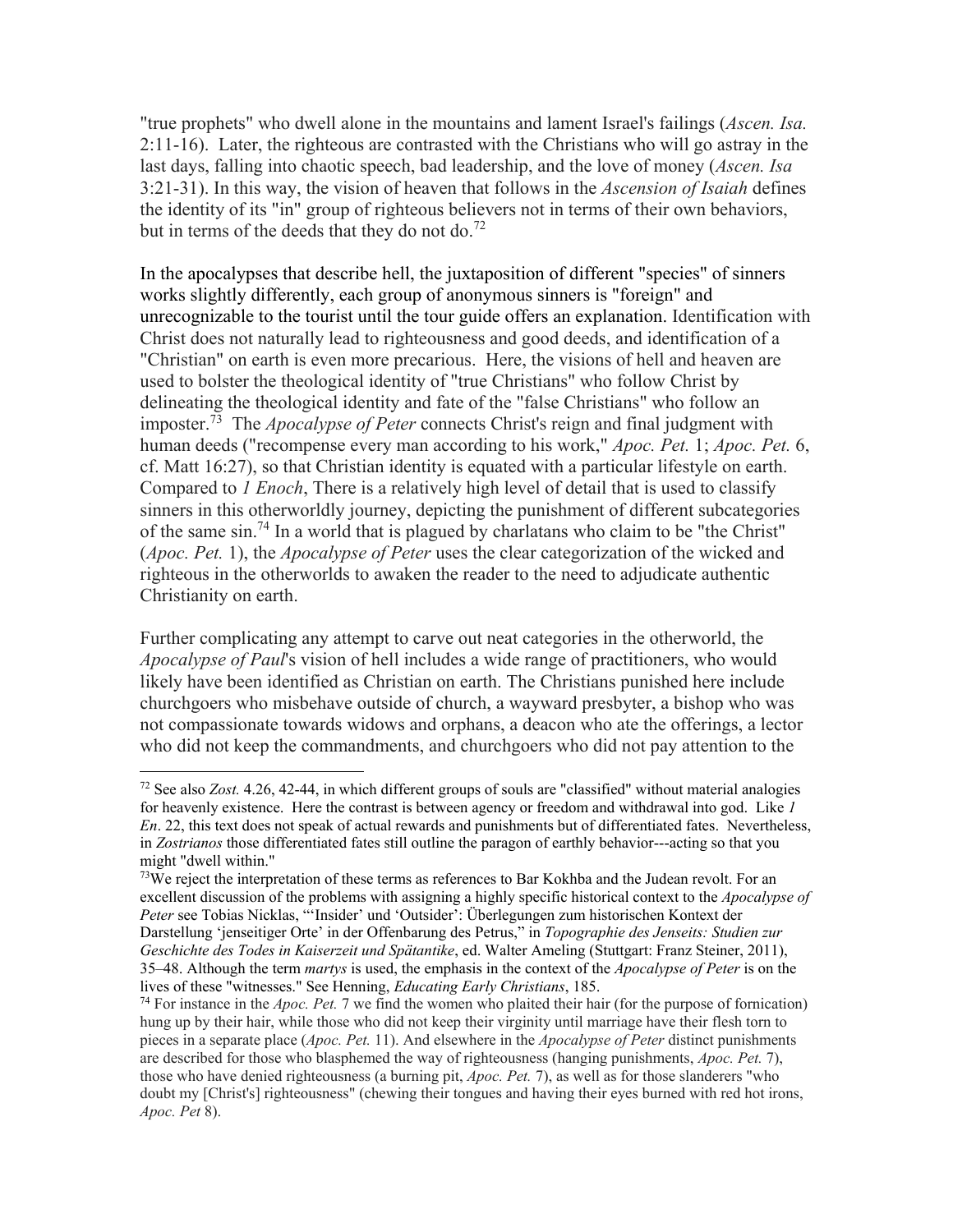Word of God in church (*Apoc. Paul* 31-37).<sup>75</sup> This stringent differentiation of categories of misled and misleading Christians in the afterlife enables the reader to refine his or her understanding of the label "Christian," and perhaps even to call into question the stability of his or her own Christian identity. This vision of the otherworld focuses on behaviors that are incongruous with the person's earthly moniker but that likely went unnoticed, begging the reader to take notice of human behavior rather than the categories assigned in the present world. As such, visions of the otherworld use strictly defined behavioral categories in order to redraw theological boundary lines, demonstrating that identification with Christ in the otherworld is more demanding than simply claiming the title "Christian," holding a church office, or even attending church. While the categories in the text become more demanding, they also call into question the fixity of the categories like "Christian," using the flexibility of hell as "heterotopia" to rethink the illusory nature of these titles in the present world.

Although the *Apocalypse of Peter* and the *Apocalypse of Paul* use the format of *1 Enoch*'s journey, the way that they populate the terrain of heaven and hell transforms those spaces into a kind of menagerie. The otherworlds are no longer alternative spaces in which the wicked and righteous are sorted for the purpose of Divine justice (as in *1 Enoch*), or even simply spaces that make specific ethical qualifications about entry into the afterlife (as in *2 Enoch*) but heterotopias that unveil the illusory nature of the carefully organized spaces of the earthly world. In this shift the apocalyptic visions of heaven and hell become spectacles that invite the reader to reflect upon and learn from the inhabitants. Like the ancient garden or the contemporary zoo, these depictions of the otherworld paradoxically make the origins of its inhabitants seem more remote. They offer a way for the tourist to avoid future travel to faraway places because they ameliorate all of the deficiencies in her understanding of the spaces that she now inhabits.

5. Heterotopias and the History of Interpretation: Does Enoch Engender an "Apocryphal Hermeneutic"?

Although Foucault originally intended his concept of heterotopia to apply mainly to the spaces of confinement in modernity, his description of "other spaces" provides insight into the distinct functions and shifting theological messages of the apocalyptic journeys to the otherworld. These heterotopias each make claims to authority, some demanding very specific responses on the part of the text's readers. Beginning with *1 Enoch*, the tradition of otherworldly journeys provides readers with heterotopias that are first understood as alternative spaces to earthly space and its chaos. These heterotopias quickly developed into spaces that still represent a proclamation of divine justice, but also call into question the illusory nature of earthly spaces. In this way, the apocalyptic visions

<sup>75</sup> When compared with the *Apoc. Pet*., the *Apoc. Paul* is much more interested in the inner differentiation of the community, likely because it is written in a post-Theodosian era. English translations of the *Apocalypse of Paul* are from Hugo Duensing and Aurelio de Santos Otero, "Apocalypse of Paul," in *New Testament Apocrypha,* ed.Wilhelm Schneemelcher and Edgar Hennecke, trans. R. Wilson, (Louisville, Ky: Westminster John Knox, 1991).The Latin is available in Theodore Silverstein and A. Hilhorst, eds., *Apocalypse of Paul: A New Critical Edition of Three Long Latin Versions* (Geneve: P.Cramer, 1997).